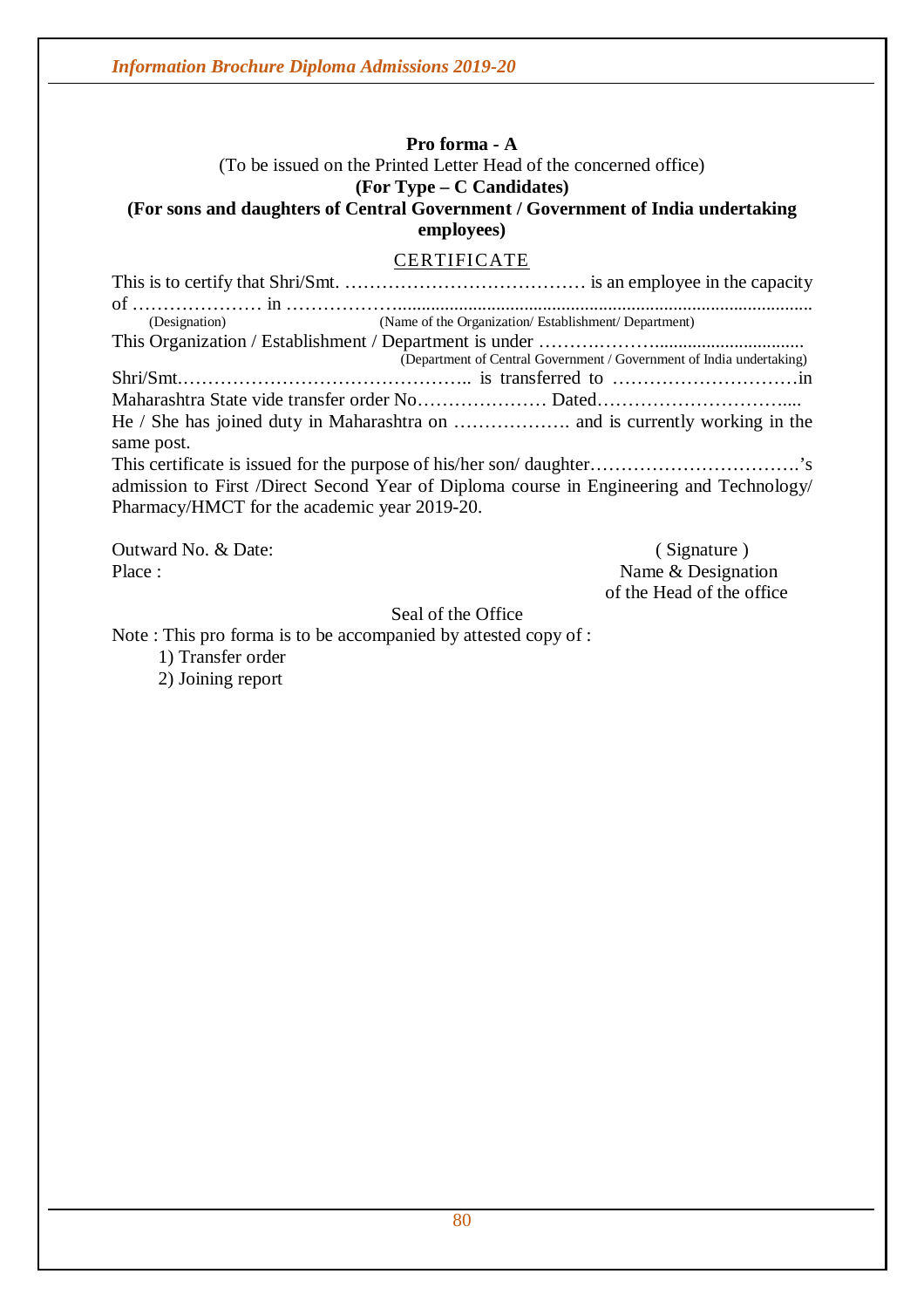#### **Pro forma B - 1**

#### (*To be issued on the Printed Letter Head of the concerned office*) **(For Type D Candidates-)**

#### **(For sons and daughters of Maharashtra State Government/Maharashtra State Government undertaking employees)**

#### CERTIFICATE

This is to certify that Shri / Smt. …………………………………………..is an employee in the capacity of …………….…. in …………………………………. ………………………..… (Designation) (Name of the Organization/ Establishment/ Department) This Organization/Establishment /Department is under ………….............................................. Department of Maharashtra State Government / Maharashtra State Government undertaking. Shri / Smt. ……………………………………..is transferred to/from …………………In/out of Maharashtra State vide transfer order No……………..………… Dated…………………… He / She has joined duty in/out of Maharashtra State on …………………. and is currently working in the same post. This certificate is issued for the purpose of his/her son /daughter ……………………………..'s admission to First /Direct Second Year of Diploma course in Engineering and Technology/ Pharmacy/HMCT for the academic year 2019-20.

Outward No. & Date : (Signature)

Place : Name & Designation of the Head of the office

Seal of the Office

Note : This pro forma is to be accompanied by attested copy of :

1) Transfer order 2) Joining report

# **Pro forma B - 2**

**(For Type D Candidates)**

**(For sons and daughters of Maharashtra State Government/ Maharashtra State Government undertaking retired employees)**

#### UNDERTAKING

This is to undertake that I, …………………………………………………., have retired from the service from the post of…………….in…………………….…………………….……….... (Designation) (Name of the Organization/ Establishment/ Department) This Organization / Establishment / Department is under ……………………………............... Department of Maharashtra State Government/ Maharashtra State Government undertaking. I have retired on ……………… and settled in ………..taluka…………..district…………...

This undertaking is submitted for the purpose of my son/daughter …………………………..'s admission to First /Direct Second Year of Diploma course in Engineering and Technology /Pharmacy/HMCT for the academic year 2019-20.

(Signature)

Place : Name:

Date :

- Note : This pro forma is to be accompanied by attested copy of :
	- 1) Pension Pay Order.
	- 2) Proof of settlement **(**Ration Card/ Electricity Bill**/**Aadhaar Card/ Telephone Bill/ Property Document/ Election Card**).**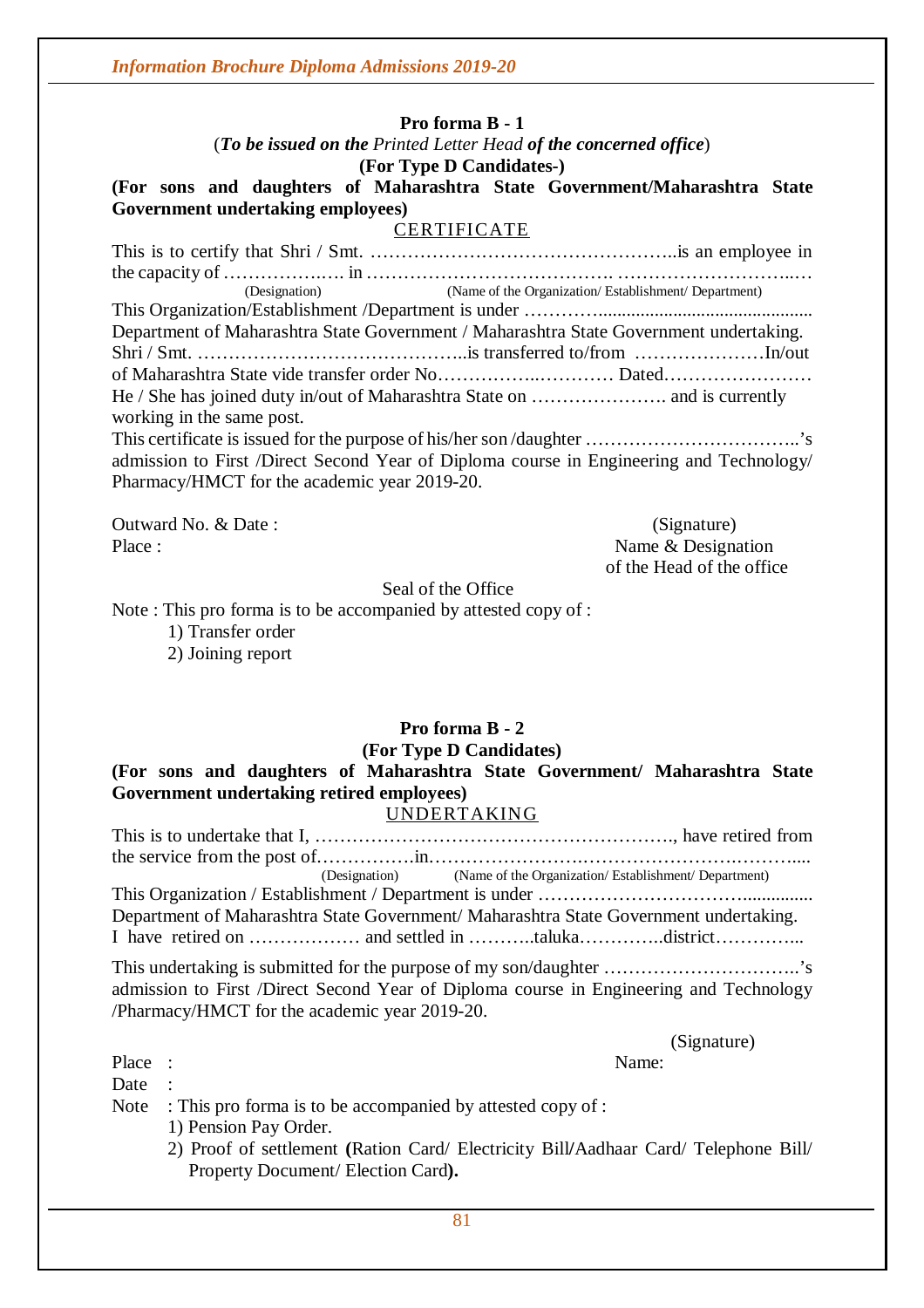#### **Pro forma - C**

(*To be issued on the Printed Letter Head of the concerned office*) (For Def-1, Def-2 and Def-3 Candidates) **( For sons and daughters of defense service personnel )**

# **CERTIFICATE**

| (Full Name of the Employee with Rank of the employee) |
|-------------------------------------------------------|
|                                                       |
|                                                       |
|                                                       |
|                                                       |

This certificate is issued for the purpose of his/her son/daughter.…………………………….'s admission to First /Direct Second Year of Diploma course in Engineering and Technology/ Pharmacy/HMCT for the academic year 2019-20.

Outward No. & Date:

Place : (Signature) Name and designation of the Authority not below the rank of Commandant or equivalent / District Sainik Welfare officer

Seal of the Office

*Note:-*

*1.This certificate is not to be issued for the Civilian Staff working in the Indian Army/Navy/Airforce.*

2.For Def-1 and Def-2 candidates, above pro forma is to be accompanied by attested copy of **Domicile certificate of parent who is in active service or ex-serviceman**.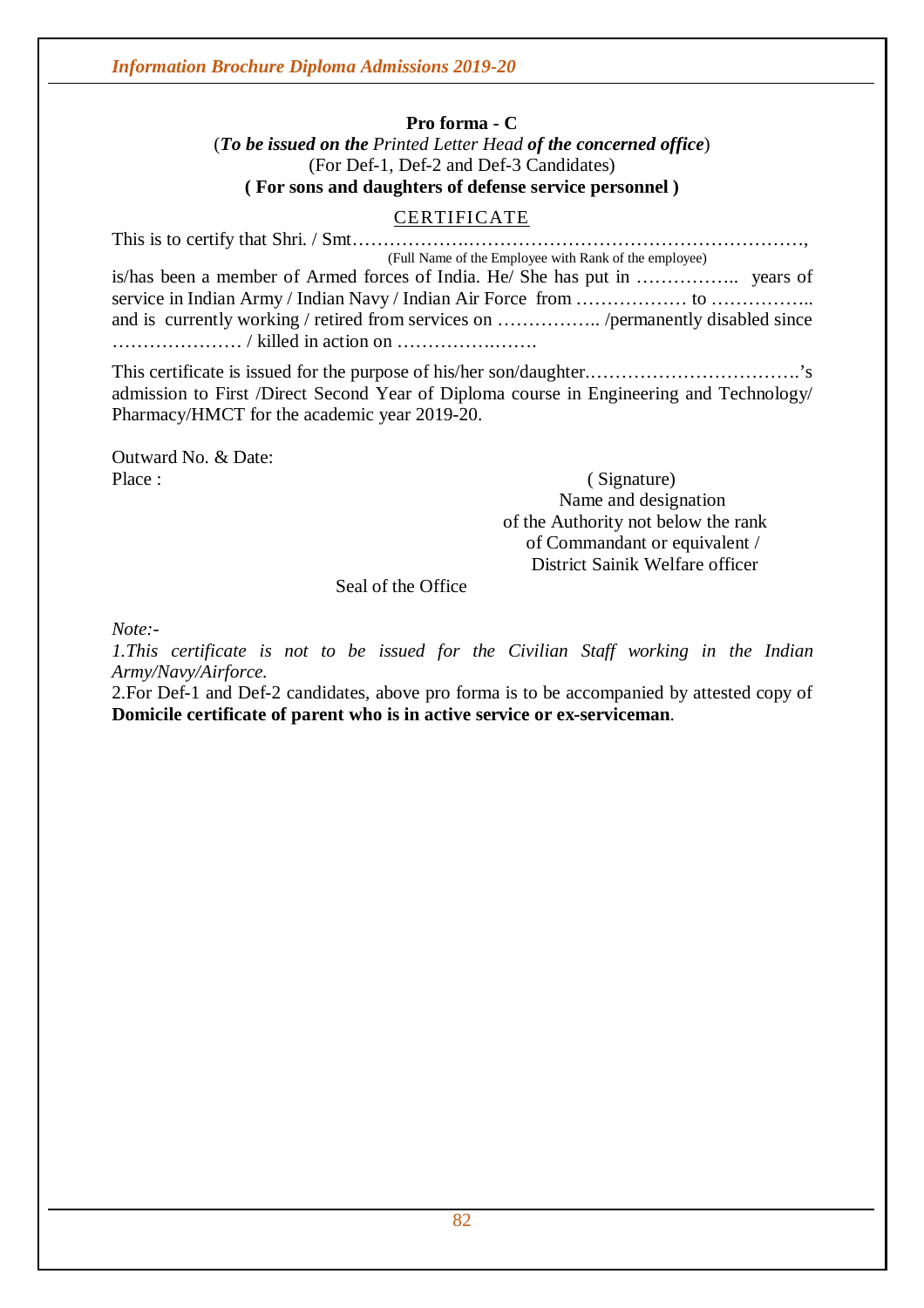**Pro forma - D** 

(*To be issued on the Printed Letter Head of the concerned office*) (For Def-3 candidates)

**(For sons and daughters of Active defense service personnel not domiciled in Maharashtra State)**

#### CERTIFICATE

|            | (Full Name of the Employee with Rank of the employee)                                     |
|------------|-------------------------------------------------------------------------------------------|
|            | Armed forces of India, and is currently working in Indian Army / Indian Navy / Indian Air |
|            |                                                                                           |
|            |                                                                                           |
|            |                                                                                           |
| same post. | (Date of Joining)                                                                         |

This certificate is issued for the purpose of his/her son/daughter…………………………….'s admission to First /Direct Second Year of Diploma course in Engineering and Technology /Pharmacy/HMCT for the academic year 2019-20.

Outward No. & Date: (Signature) Place: Name & Designation of the Head of the office

Seal of the Office

Note : This pro forma is to be accompanied by attested copy of

1) Transfer order

2) Joining report

*Note: This certificate is not to be issued for Civilian Staff working in the Indian Army/Navy/Air force.*

# **Pro forma - E (***To be issued on the Letter Head of the concerned office***)**

(For Def-3 candidates)

**(For sons and daughters of Active defense service personnel not domiciled in Maharashtra State but retained their family accommodation)**

#### **CERTIFICATE**

| (Full Name of the Employee with Rank of the employee)                                                                                  |                    |
|----------------------------------------------------------------------------------------------------------------------------------------|--------------------|
| Armed forces of India, and is currently working in Indian Army / Indian Navy / Indian Air                                              |                    |
|                                                                                                                                        |                    |
|                                                                                                                                        | (Place of posting) |
|                                                                                                                                        |                    |
|                                                                                                                                        |                    |
| Maharashtra State on account of posting in non-family station / for education purpose of son /<br>daughter.                            |                    |
| admission to First/Direct Second Year of Diploma course in Engineering and Technology<br>/Pharmacy/HMCT for the academic year 2019-20. |                    |
| Outward No. & Date:                                                                                                                    | (Signature)        |

Place: Name & Designation of the Head of the office

Seal of the Office

*Note:- This certificate is not to be issued for Civilian Staff working in the Indian Army/Navy/Air force.*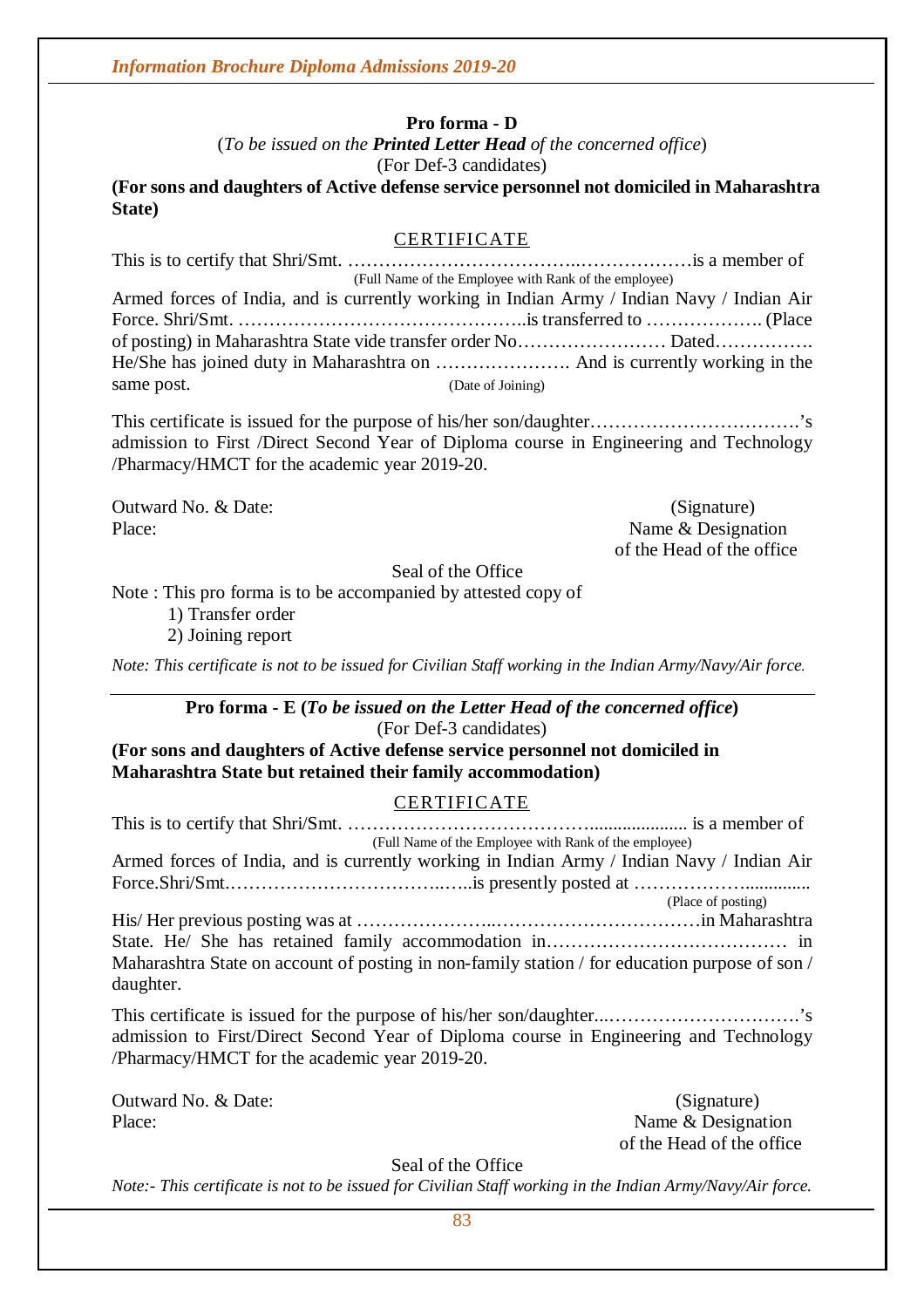#### **Pro forma – F (For Persons with Disability Candidates)**

 $\overline{1}$ 

Name and address of the Institute / Hospital: Certificate No: Date:

|      |               |                                               | DISABILITY CERTIFICATE                                                                    |                            | Recent<br>Photograph of the           |
|------|---------------|-----------------------------------------------|-------------------------------------------------------------------------------------------|----------------------------|---------------------------------------|
|      |               |                                               |                                                                                           |                            | candidate showing                     |
|      |               |                                               |                                                                                           |                            | the disability duly                   |
|      |               |                                               |                                                                                           |                            | attested by the<br>chairperson of the |
|      |               |                                               | 1. Is suffering from permanent disability of following category                           |                            | Medical Board                         |
|      |               | A. Locomotors or cerebral palsy               |                                                                                           |                            |                                       |
|      | (i)           | BL-both legs affected but not arms            |                                                                                           |                            |                                       |
|      | (ii)          |                                               | BA-Both arms affected (a) Impaired reach (b) Weakness of grip                             |                            |                                       |
|      |               |                                               | (iii) BLA-Both legs and both arms affected                                                |                            |                                       |
|      | (iv)          |                                               | OL-One leg affected (right or left) (a) impaired reach (b) Weakness of grip (c)           |                            |                                       |
|      |               | Ataxic                                        |                                                                                           |                            |                                       |
|      | (v)           |                                               | OA-One arm affected (a) impaired reach (b) Weakness of grip (c) Ataxic                    |                            |                                       |
|      |               |                                               | (vi) BH-Stiff back and hips (Cannot sit or stoop)                                         |                            |                                       |
|      |               |                                               | (vii) MW-Muscular weakness and limited physical endurance                                 |                            |                                       |
|      |               | B. Blindness or low vision                    |                                                                                           |                            |                                       |
|      | $(i)$ B-Blind |                                               |                                                                                           |                            |                                       |
|      |               | (ii) PB-Partially Blind                       |                                                                                           |                            |                                       |
|      |               | C. Hearing impairment                         |                                                                                           |                            |                                       |
|      | $(i)$ D-Deaf  |                                               |                                                                                           |                            |                                       |
|      | (ii)          | <b>PD-Partially Deaf</b>                      |                                                                                           |                            |                                       |
|      |               |                                               | (Delete the category, whichever is not applicable)                                        |                            |                                       |
|      |               |                                               | 2. This condition is progressive/non-progressive/likely to improve/not likely to improve. |                            |                                       |
|      |               |                                               | Reassessment of this case of not recommended/is recommended after a period of             |                            |                                       |
|      |               |                                               |                                                                                           |                            |                                       |
|      |               |                                               |                                                                                           |                            |                                       |
| 4.   |               |                                               |                                                                                           |                            |                                       |
|      |               | requirements for discharge of his/her duties. |                                                                                           |                            |                                       |
|      | (i)           |                                               | F-can perform work by manipulating with fingers                                           | Yes/No                     |                                       |
|      | (ii)          |                                               | PP-can perform work by pulling and pushing                                                | Yes/No                     |                                       |
|      | (iii)         | L-can perform work by lifting                 |                                                                                           | Yes/No                     |                                       |
|      | (iv)          | KC-can perform work by lifting                |                                                                                           | Yes/No                     |                                       |
|      | (v)           | B-can perform work by bending                 |                                                                                           | Yes/No                     |                                       |
|      | (vi)          | S-can perform work by sitting                 |                                                                                           | Yes/No                     |                                       |
|      | (vii)         | ST-can perform work by standing               |                                                                                           | Yes/No                     |                                       |
|      | (viii)        | W-can perform work by walking                 |                                                                                           | Yes/No                     |                                       |
|      | (ix)          | SE-can perform work by seeing                 |                                                                                           | Yes/No                     |                                       |
|      | (x)           |                                               | H-can perform work by hearing/speaking                                                    | Yes/No                     |                                       |
|      | (xi)          |                                               | RW-can perform work by reading and writing                                                | Yes/No                     |                                       |
| (Dr. |               |                                               | $(Dr)$ .                                                                                  | (Dr.                       |                                       |
|      |               | <b>Member Medical Board</b>                   | <b>Member Medical Board</b>                                                               | Member/Chairperson Medical |                                       |
|      |               |                                               |                                                                                           | Board                      |                                       |

\*Strike out which is not applicable

Countersigned by the Medical Superintendent/CMO/ Head of Hospital (with seal)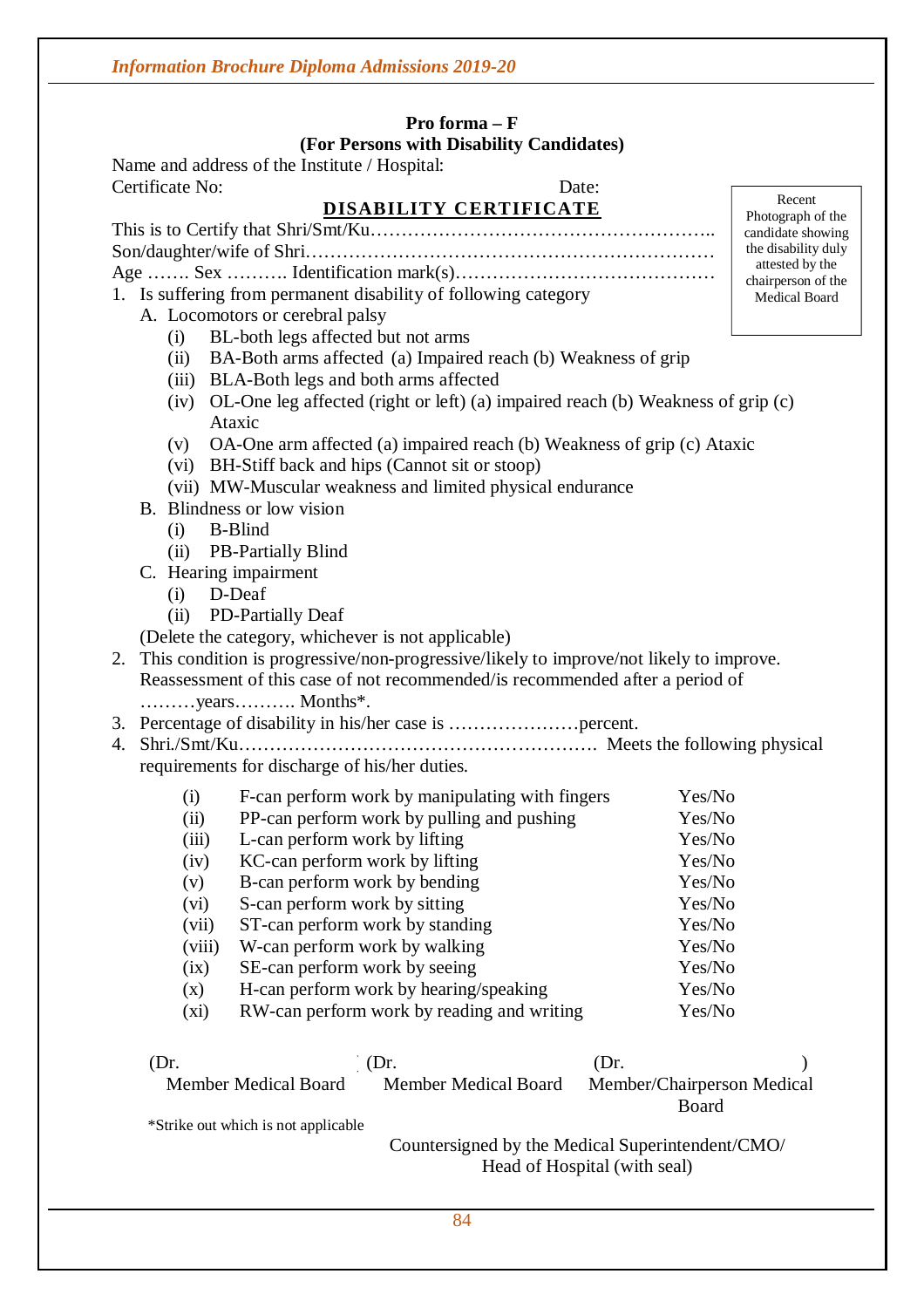**Pro forma – F1** *To be issued on the Letter Head of the concerned office* **(For Persons with Disability Candidates)** For Learning Disability Candidates

#### **CERTIFICATE**

|                                                   | Photograph of the |
|---------------------------------------------------|-------------------|
|                                                   | candidate         |
|                                                   |                   |
|                                                   |                   |
|                                                   |                   |
|                                                   |                   |
| Physical & Neurologic Assessment (Date:           |                   |
|                                                   |                   |
| Psychologic Assessment (Date:                     |                   |
| WISC (R) Verbal IQ<br>Performance IQ<br>Global IQ |                   |
| Interpretation:                                   |                   |
| WRAT: R<br><b>Educational Assessment (Date:</b>   |                   |
|                                                   | S                 |
|                                                   | A                 |
| Certified that:                                   |                   |
|                                                   |                   |

- 1. The percentage of Challenged is not less than 40% and is equal to ………..….%.
- 2. The disability is permanent in nature.
- 3. The candidate is capable of carrying out all activities related to theory and practical works as applicable to degree course in Engineering/Technology without any special concessions and exemptions.
- 4. This Certificate is issued as per the provisions given in the Person with Disability Act, 1995 and its amendments.
- 5. This certificate is issued for the purpose of his/her admission to Diploma course in Engineering/Technology for the year 20…./….

Recommendations:

(Name and Signature of Issuing Authority)

Recent

Outward No.& Date**:**

Seal of the Office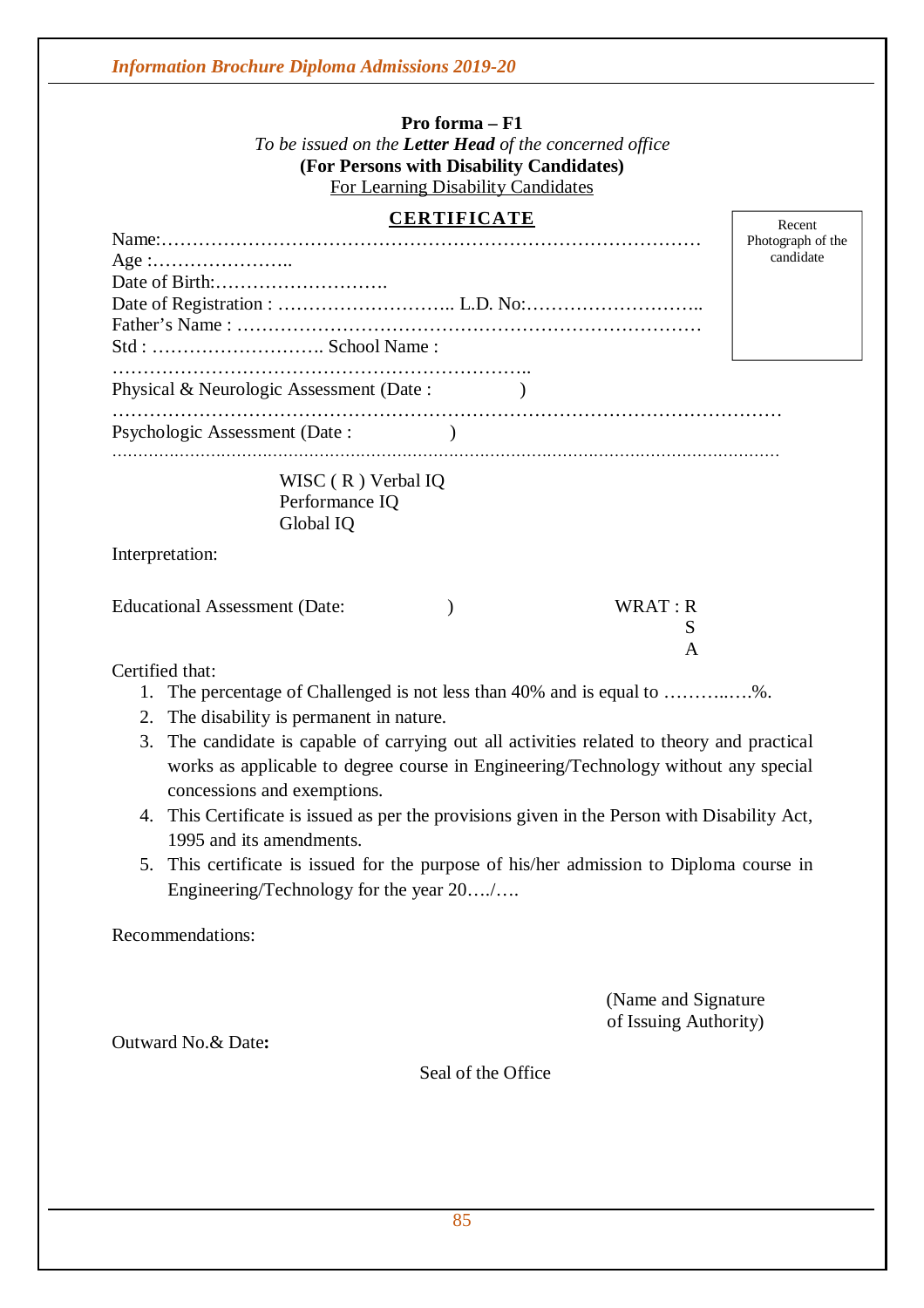#### **Pro forma – F2**

*To be issued on the Letter Head of the concerned office* **(For Persons with Disability Candidates)**

# **CERTIFICATE OF DISABILITY**

Certificate No............................. Dated........................ Name of the Designated Disability Center ..................................................................................................................................

Recent Passport Size Photograph of the candidate duly attested by the issuing Authority

has the following Disability (Name of the Specified Disablity)...................................................

and has Permanent Physical Impairment (PPI) with the Disability Range (in percentage) of ...................................( in words) ......................... (in Figures).

Please tick on the "Specified Disability"

(Assessment may be done on the basis of Gazzete of India, Extraordinary, Part II, Section 3 Sub-section (ii), Ministry of Social Justice and Empowerment)

| S/No           | Disability    | Type of Disability            | <b>Specified Disability</b>                |  |  |
|----------------|---------------|-------------------------------|--------------------------------------------|--|--|
|                | Type          |                               |                                            |  |  |
| $\mathbf{1}$   | Physical      | A. Locomotor                  | Leprosy cured person<br>a.                 |  |  |
|                | Disability    | Disability                    | Cerebral palsy<br>b.                       |  |  |
|                |               |                               | Dwarfism<br>$\mathbf{c}$ .                 |  |  |
|                |               |                               | Muscular dystrophy<br>d.                   |  |  |
|                |               |                               | Acid attack victims<br>e.                  |  |  |
|                |               |                               | f.<br>Others<br>such<br>amputation,<br>as  |  |  |
|                |               |                               | Poliomyelitics                             |  |  |
|                |               | B. Visual                     |                                            |  |  |
|                |               | Impairment                    | <b>Blindness</b><br>a.                     |  |  |
|                |               |                               | Low vision<br>b.                           |  |  |
|                |               | C. Hearing                    |                                            |  |  |
|                |               | Impairment                    | Deaf<br>a.                                 |  |  |
|                |               |                               | Hard of hearing<br>b.                      |  |  |
|                |               | $\&$<br>D. Speech             |                                            |  |  |
|                |               | Language                      | Organic/Neurological causes<br>a.          |  |  |
|                |               | Disability                    |                                            |  |  |
| $\overline{2}$ | Intellectual  |                               | disabilities<br>Specific<br>learning<br>a. |  |  |
|                | disability    |                               | (Perceptual Disabilities, Dyslexia,        |  |  |
|                |               |                               | Dyscalculia,<br>Dyspraxia<br>$\&$          |  |  |
|                |               |                               | Developmental Aphasia                      |  |  |
|                |               |                               | Autism spectrum disorder<br>b.             |  |  |
| 3              | Mental        |                               | <b>Mental</b> illness<br>a.                |  |  |
|                | Behaviour     |                               |                                            |  |  |
| $\overline{4}$ | Disability    | Chronic<br>a.                 | i.<br>Multiple sclerosis                   |  |  |
|                | caused due to | Neurological                  | ii.<br>Parkinsonism                        |  |  |
|                |               | Conditions                    |                                            |  |  |
|                |               | <b>Blood</b><br>$\mathbf b$ . | Haemophilia<br>i.                          |  |  |
|                |               | <b>Disorders</b>              | ii.<br>Thalassemia                         |  |  |
|                |               |                               | Sickle cell disease<br>111.                |  |  |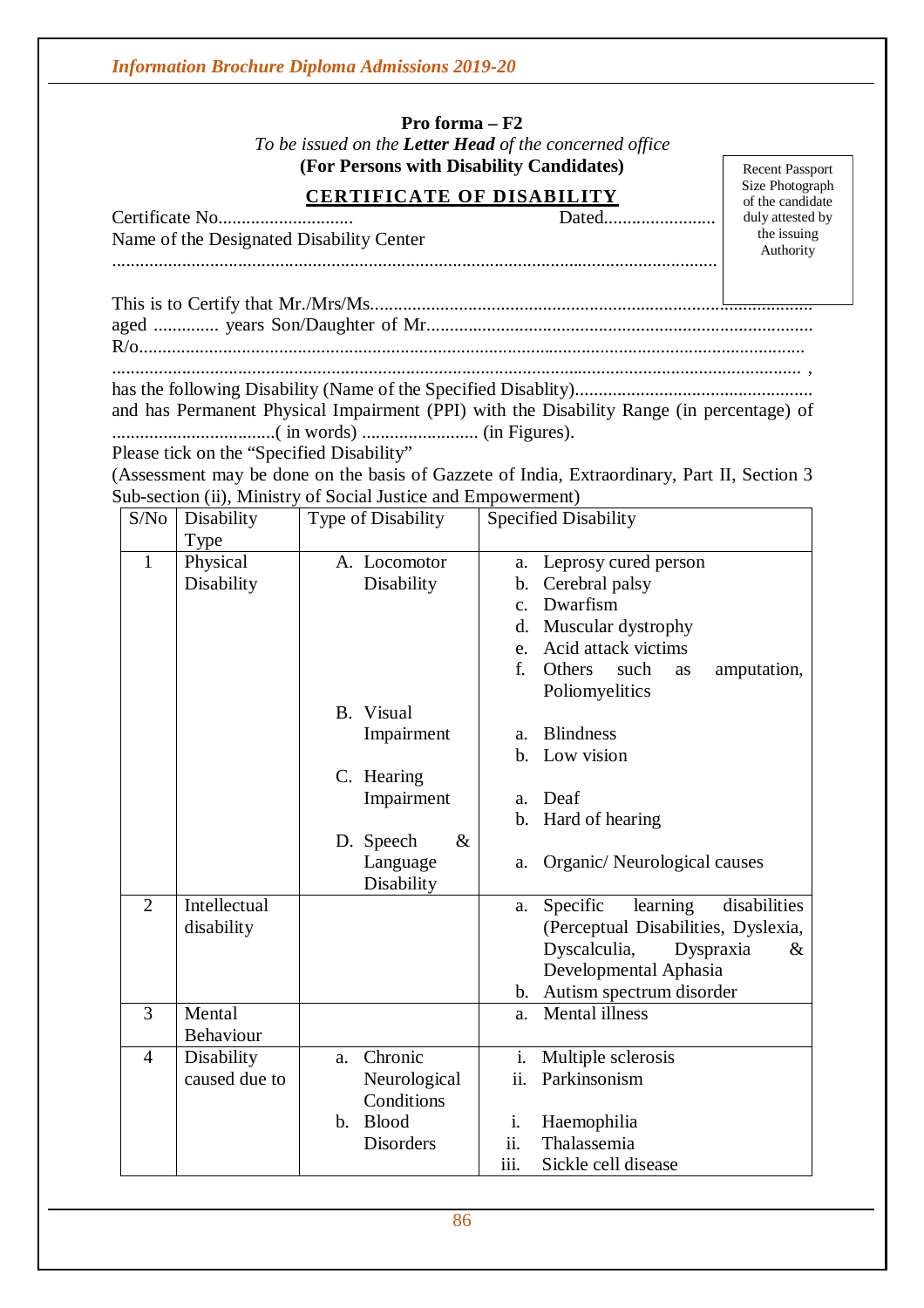| Multiple            | More than one of the above specified |
|---------------------|--------------------------------------|
| <b>Disabilities</b> | disabilities                         |
| including           |                                      |
| Deaf                |                                      |
| <b>Blindness</b>    |                                      |

Conclusion: He/She is Eligibile/Not Eligibile for admission in Engineering/Pharmacy/HMCT Courses subject to his being otherwise medically fit.

Sign and Name Sign and Name Sign and Name Sign and Name (Concerned Specialist) (Concerned Specialist) (Concerned Specialist)

87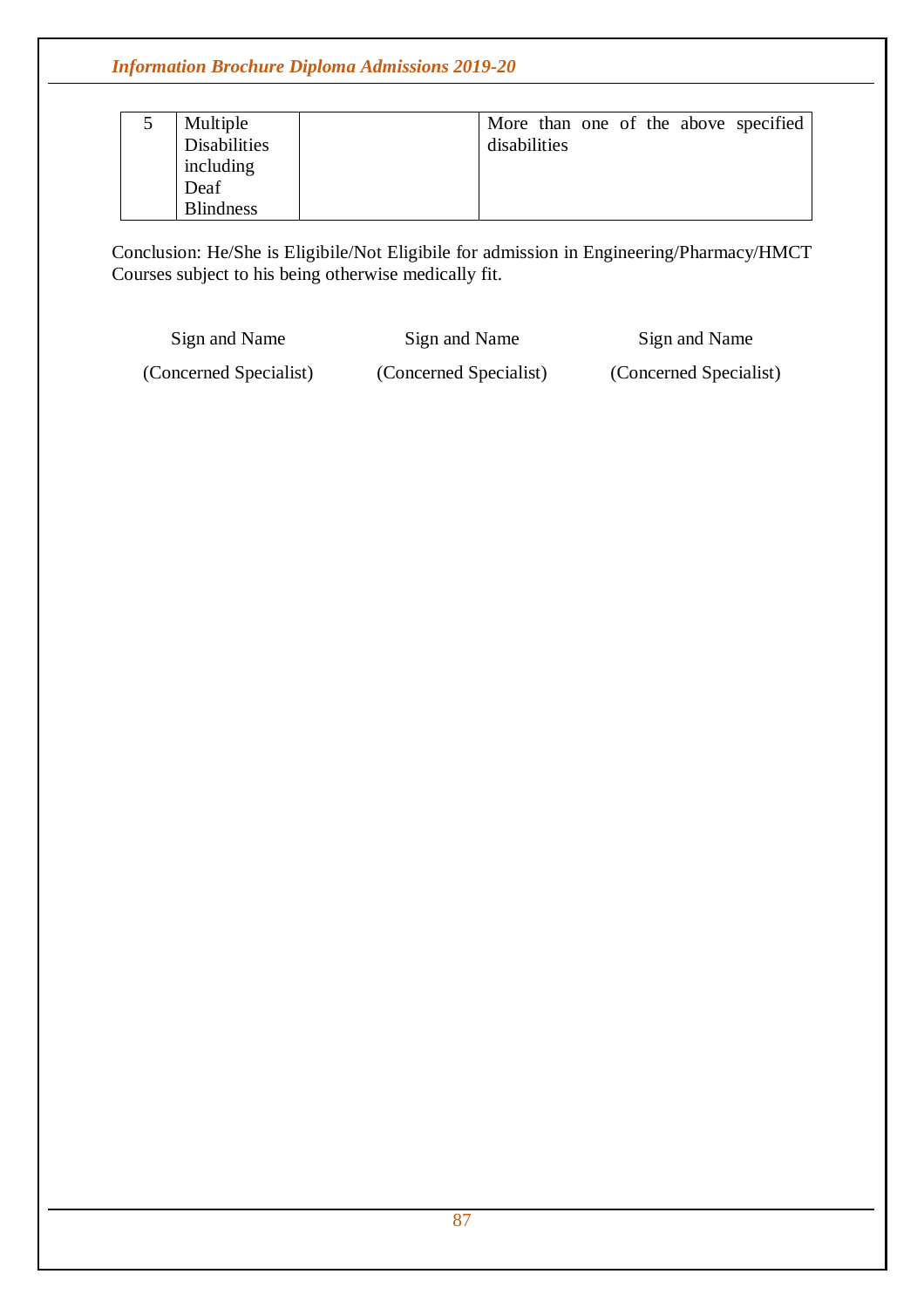## **Pro forma – F3**

*To be issued on the Letter Head of the concerned office* **(For Persons with Disability Candidates)** (In cases of amputation or complete permanent paralysis of limbs or Dwarfism and in case of blindness)

(Name and Address of the Medical Authority issuing the Certificate)

Certificate No. Date:

Recent Passport Size Attested Photograph (Showing Face Only) of the person with disability.

| and am satisfied that: |  |
|------------------------|--|

(A) he/she is a case of:

- locomotor disability
- dwarfism
- blindness
	- (Please tick as applicable)

(B)the diagnosis in his/her case is ………………………………………………

- 1. he/ she has ……… % (in figure) …………………….. percent (in words) permanent locomotor disability/ dwarfism/ blindness in relation to his/her……….………..(part of body) as per guidelines (……………………… number and date of issue of the guidelines to be specified).
- 2. The applicant has submitted the following document as proof of residence

| Nature of Document | Date of Issue | Details of authority issuing<br>certificate |
|--------------------|---------------|---------------------------------------------|
|                    |               |                                             |

(Signature and Seal of Authorised Signatory of notified Medical Authority)

Signature/thumb impression of the person in whose favour certificate of disability is issued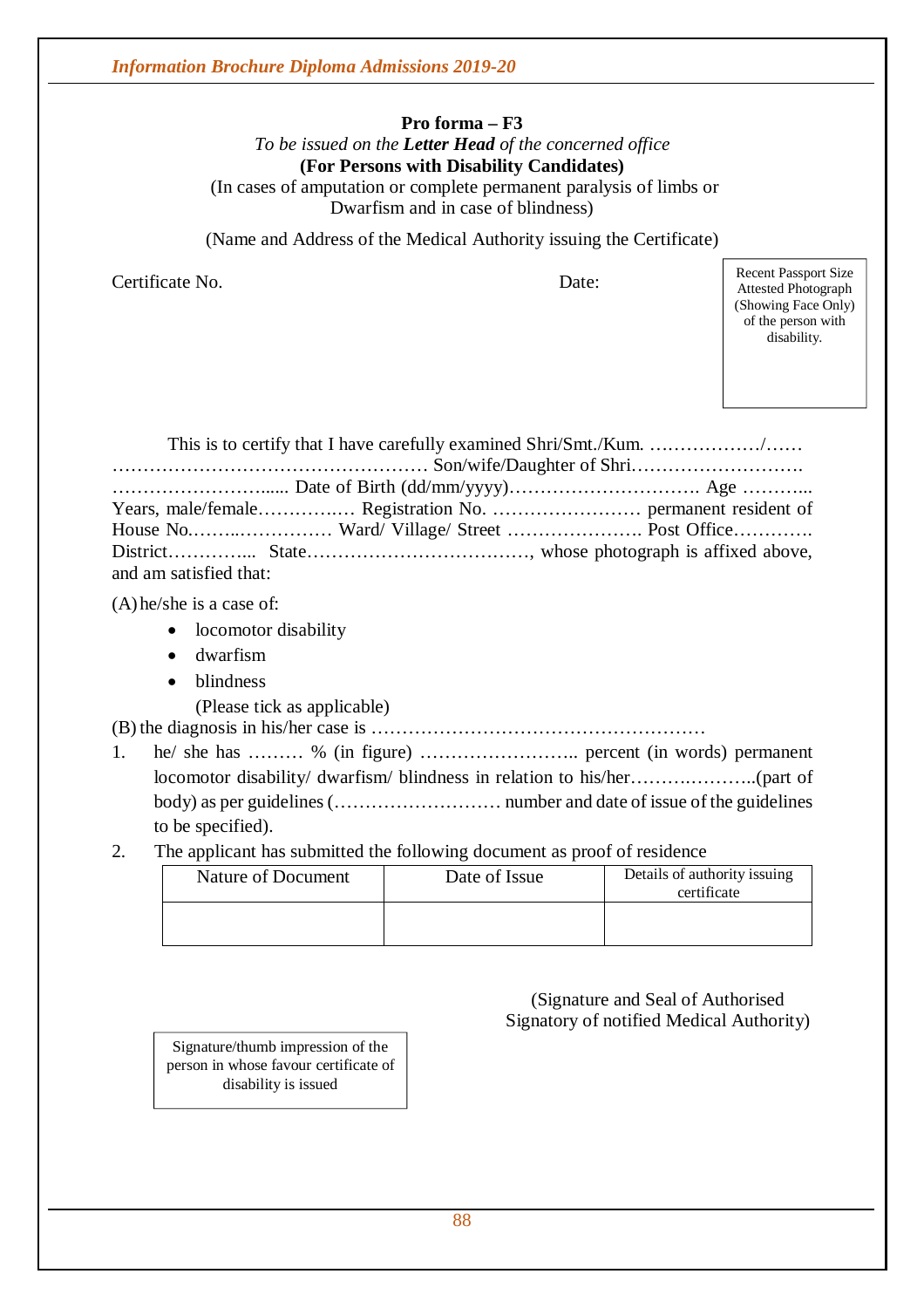#### **Pro forma – F4** *To be issued on the Letter Head of the concerned office* **(For Persons with Disability Candidates)**

(In cases of multiple disabilities) (Name and Address of the Medical Authority issuing the Certificate)

Certificate No. Date:

Recent Passport Size Attested Photograph (Showing Face Only) of the person with disability.

| and am satisfied that:                                                                |  |  |  |  |
|---------------------------------------------------------------------------------------|--|--|--|--|
| (A) he/she is a case of Multiple Disability. His/her extent of permanent physical     |  |  |  |  |
| impairment/disability has been evaluated as ner quidelines (notice in mumber and date |  |  |  |  |

impairment/disability has been evaluated as per guidelines (……………number and date of issue of the guidelines to be specified) for the disabilities ticked below, and is shown against the relevant disability in the table below:

| S. No | Disability                      | Affected part of<br>body | Diagnosis | Permanent<br>physical<br>impairment/ment<br>al disability (in<br>$%$ ) |
|-------|---------------------------------|--------------------------|-----------|------------------------------------------------------------------------|
| 1.    | Locomotor disability            | $\omega$                 |           |                                                                        |
| 2.    | <b>Muscular Dystrophy</b>       |                          |           |                                                                        |
| 3.    | Leprosy cured                   |                          |           |                                                                        |
| 4.    | Dwarfism                        |                          |           |                                                                        |
| 5.    | <b>Cerebral Palsy</b>           |                          |           |                                                                        |
| 6.    | Acid attack Victim              |                          |           |                                                                        |
| 7.    | Low vision                      | #                        |           |                                                                        |
| 8.    | <b>Blindness</b>                | $\#$                     |           |                                                                        |
| 9.    | Deaf                            | £                        |           |                                                                        |
| 10.   | Hard of Hearing                 | £                        |           |                                                                        |
| 11.   | Speech and Language disability  |                          |           |                                                                        |
| 12.   | <b>Intellectual Disability</b>  |                          |           |                                                                        |
| 13.   | Specific Learning Disability    |                          |           |                                                                        |
| 14.   | <b>Autism Spectrum Disorder</b> |                          |           |                                                                        |
| 15.   | <b>Mental illness</b>           |                          |           |                                                                        |
| 16.   | Chronic<br>Neurological         |                          |           |                                                                        |
|       | Conditions                      |                          |           |                                                                        |
| 17.   | Multiple sclerosis              |                          |           |                                                                        |
| 18.   | Parkinson's disease             |                          |           |                                                                        |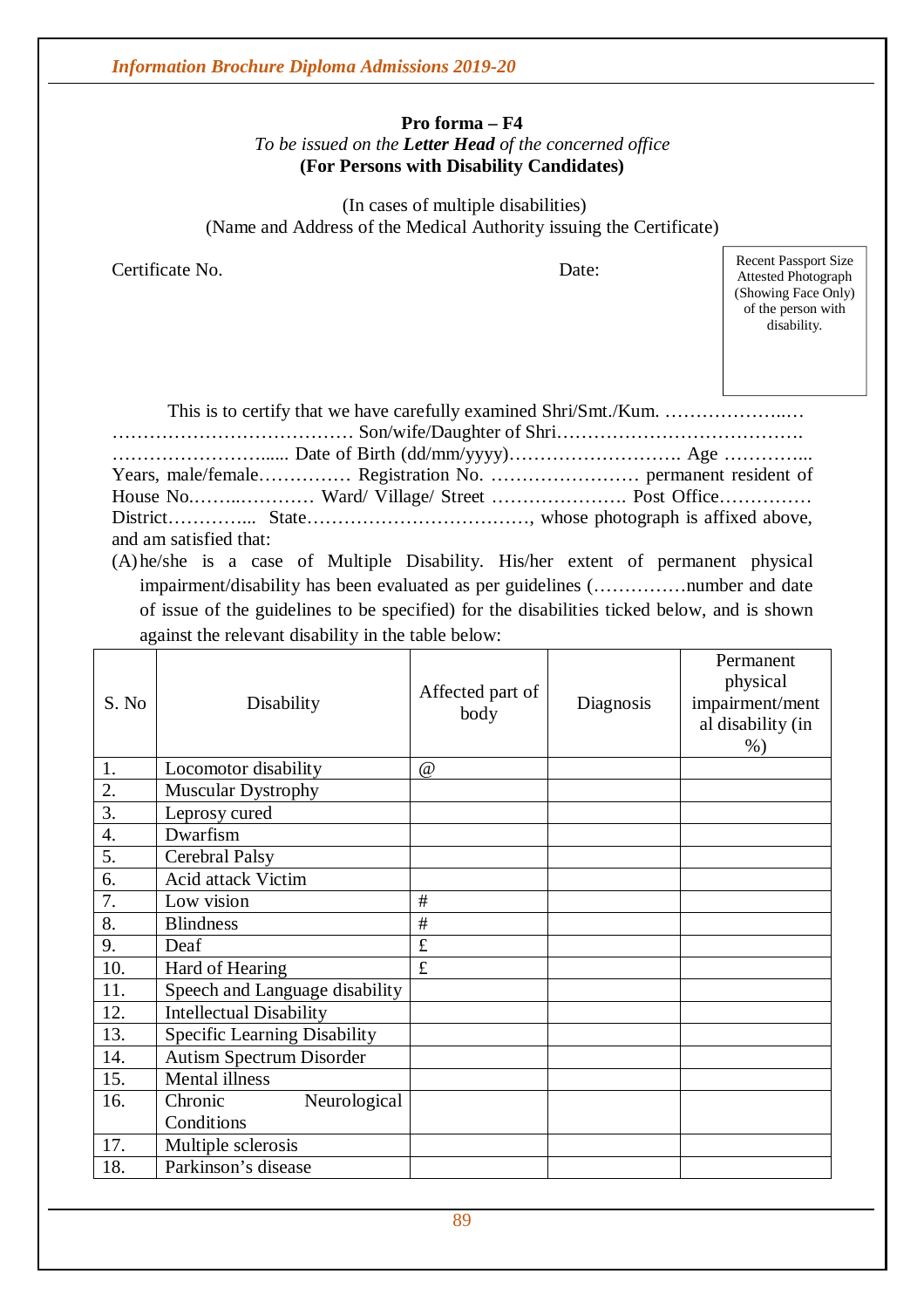| 10<br>. <i>.</i> . | Haemophilia         |  |  |
|--------------------|---------------------|--|--|
| 20.                | Thalassemia         |  |  |
| 41.                | Sickle Cell disease |  |  |

(B)the diagnosis in his/her case is ………………………………………………

- 1. In the light of the above, his/ her over all permanent physical impairment as per guidelines (……………… number and date of issue of the guidelines to be specified), is as follows: In figures : …………………………………….. ……… Percent In words : ………………………………………………Percent
- 2. This condition is progressive/non-progressive/likely to improve/not likely to improve.
- 3. Reassessment of disability is :
	- (i) not necessary, or
	- (ii) is recommended/after ................ years ................... months, and therefore this certificate shall be valid till ......./......../...................
		- (dd) (mm) (yyyy)
	- @ e.g. Left/right/both arms/legs
	- # e.g. Single eye
	- £ e.g. Left/Right/both ears
- 4. The applicant has submitted the following document as proof of residence

| Nature of Document | Date of Issue | Details of authority issuing<br>certificate |
|--------------------|---------------|---------------------------------------------|
|                    |               |                                             |

5. Signature and seal of the Medical Authority

| Name and Seal of Member   Name and Seal of Member | Name and Seal of the |
|---------------------------------------------------|----------------------|
|                                                   | Chairperson          |

Signature/thumb impression of the person in whose favour certificate of disability is issued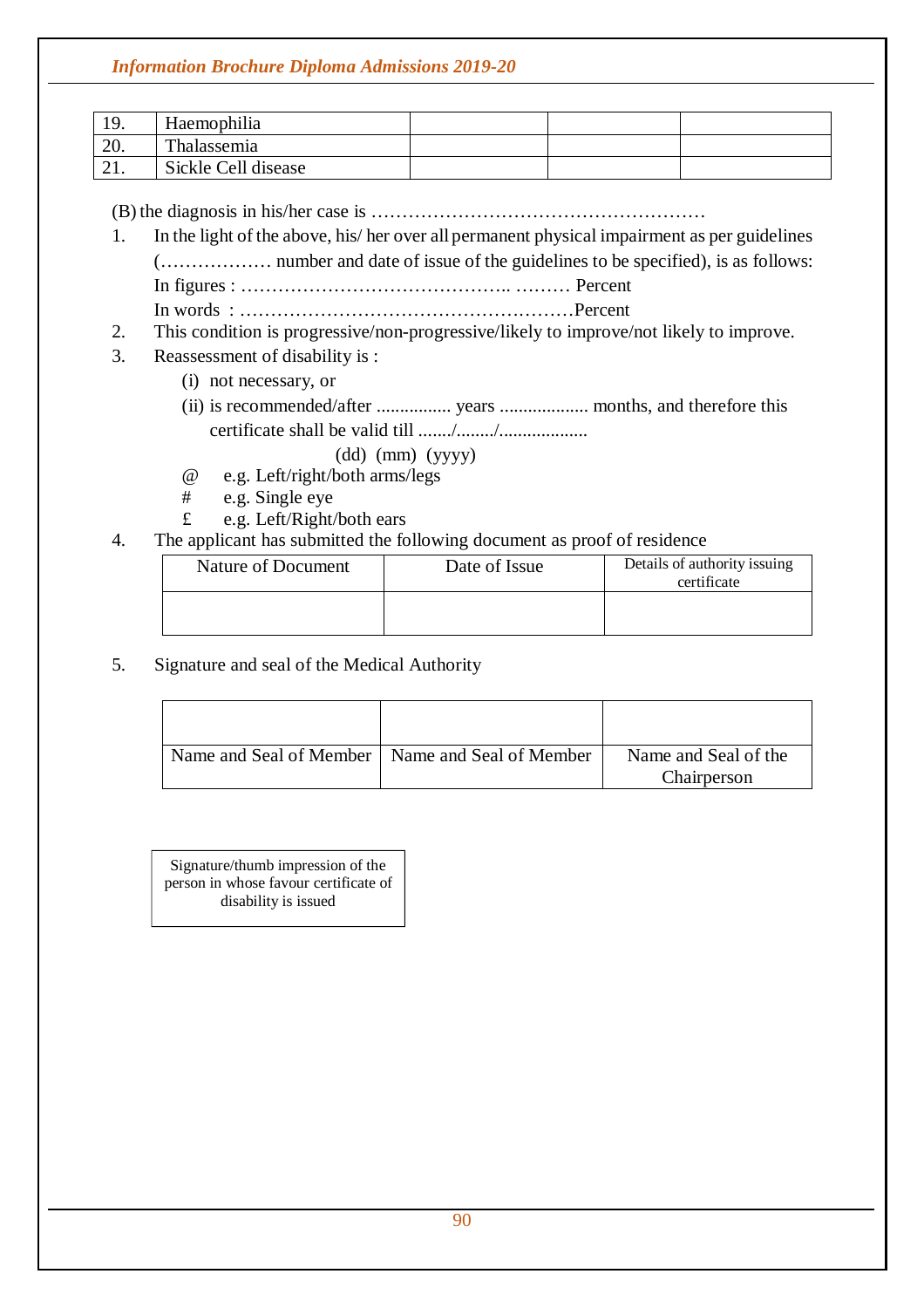#### **Pro forma - G1**

# (*To be issued on the Printed Letter Head of the concerned office*) **(For Candidates from Maharashtra and Karnataka disputed Border Area)**

#### CERTIFICATE

This is to certify that Shri/Smt..…………………………………………………… (Candidate himself/ herself) is a resident of ……………… Village in ……………Taluka ………………. District. This village is a village which exists in Maharashtra Karnataka disputed border area. This certificate is issued for the purpose of his / her ward's / candidate's admission to First

/Direct Second Year of Diploma course in Engineering and Technology /Pharmacy/ HMCT for the academic year 2019-20.

Outward No. & Date : District Collector/ Deputy Commissioner/ District Magistrate/Additional District Magistrate/ Place : Seal Seal Taluka Executive Magistrate

#### **Pro forma - G2**

(*To be issued on the Letter Head of the concerned office*) (For Candidates from Maharashtra and Karnataka disputed Border Area)

#### **CERTIFICATE**

This is to certify that Mr. /Miss ……………………………………………………….………. is a student of this school / College. He / She has passed SSC/ HSC/ ITI examination from this school/college located in Maharashtra Karnataka disputed border area. His / Her mother tongue is Marathi and he / she has passed SSC/ HSC examination with Marathi as one of the subjects.

This certificate is issued for the purpose of his/ her admission to First /Direct Second Year of Diploma course in Engineering and Technology /Pharmacy/HMCT for the academic year 2019-20.

Outward No. & Date:

Place: Head Master /Principal School/ College

Seal of the School / College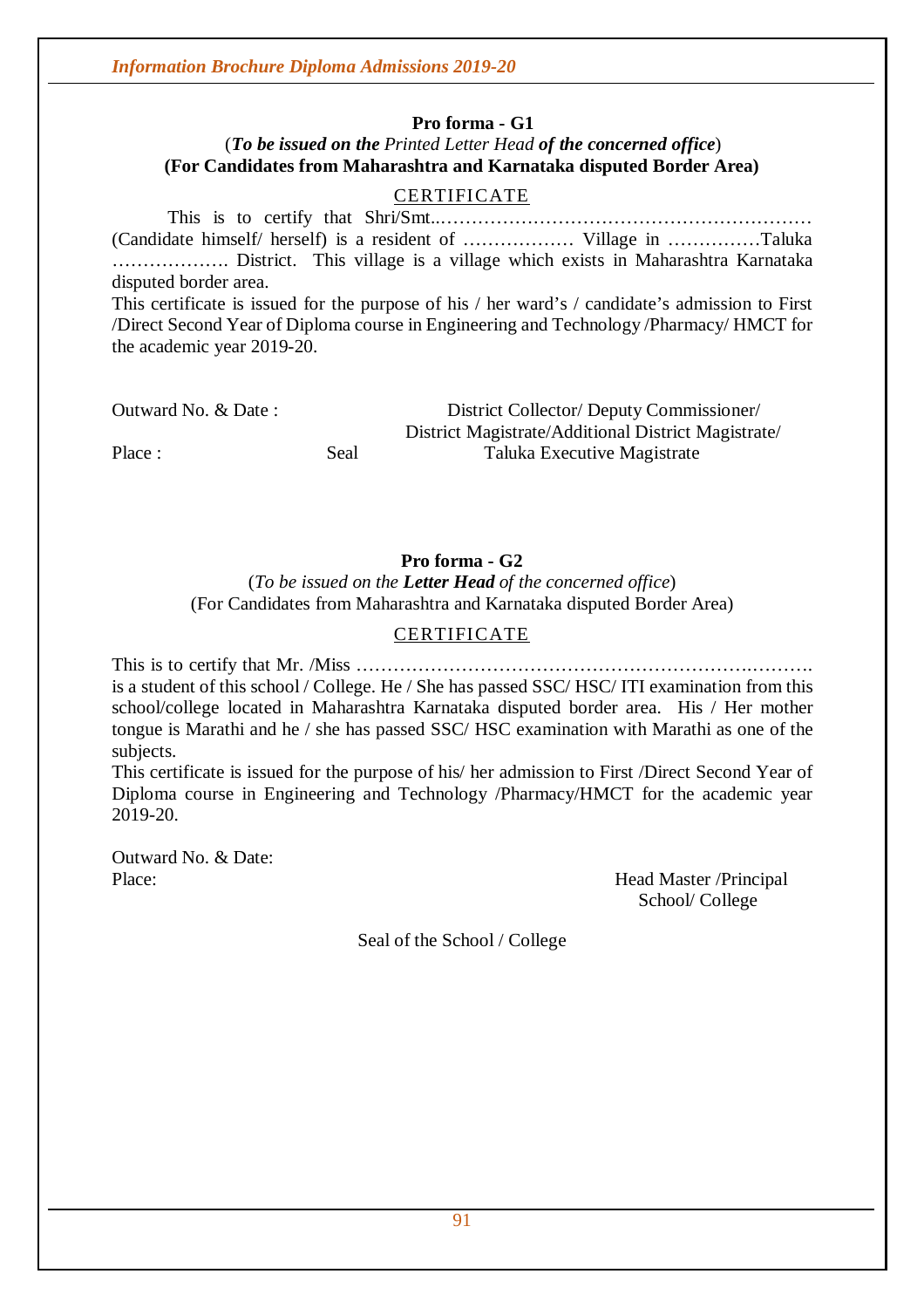**Pro forma – J**

#### (*To be issued on the Letter Head of the concerned office*) **( For sons and daughters of Defence / Paramilitary force / I.A.S. / I.P.S. / I.F.S. / J& K Police officials posted in Jammu / Kashmir to combat terrorist activities )**

#### CERTIFICATE

This is to certify that Shri / Smt. …………………………………………………………... is an official belonging to Defense / Paramilitary force / I.A.S. / I.P.S. / I.F.S. / J& K Police presently posted and working at ………………………………….. which is treated as disturbed area in Jammu & Kashmir.

This certificate is issued for the purpose of his/her son/daughter.…………….…………….'s admission to First /Direct Second Year of Diploma course in Engineering and Technology/ Pharmacy/HMCT for the academic year 2019-20.

Outward No. & Date: Solution of the Office Read of the Office Read of the Office Place :

Seal of the Office

#### **Proforma – K**

#### (*To be issued on the Letter Head of the concerned office*) **(For Jammu / Kashmir Migrant Candidates staying in refugee camps)**

#### CERTIFICATE

Ref. No. Date:

This is to certify that Mr./ Miss. ………………………………………….. belongs to a family residing in this refugee camp after being displaced after 1990 due to terrorist activities in Jammu and Kashmir. The detail of refugee status is as under.

Ration card Number: Name of the members on the ration card:

This certificate is issued for the purpose of his / her admission to First /Direct Second Year of Diploma course in Engineering and Technology/ Pharmacy/HMCT for the academic year 2019-20.

Outward No. & Date: Name & Signature of Head of the Office Place: Migrant/Refugee Camp

Seal of the Office

Ref. No. Date: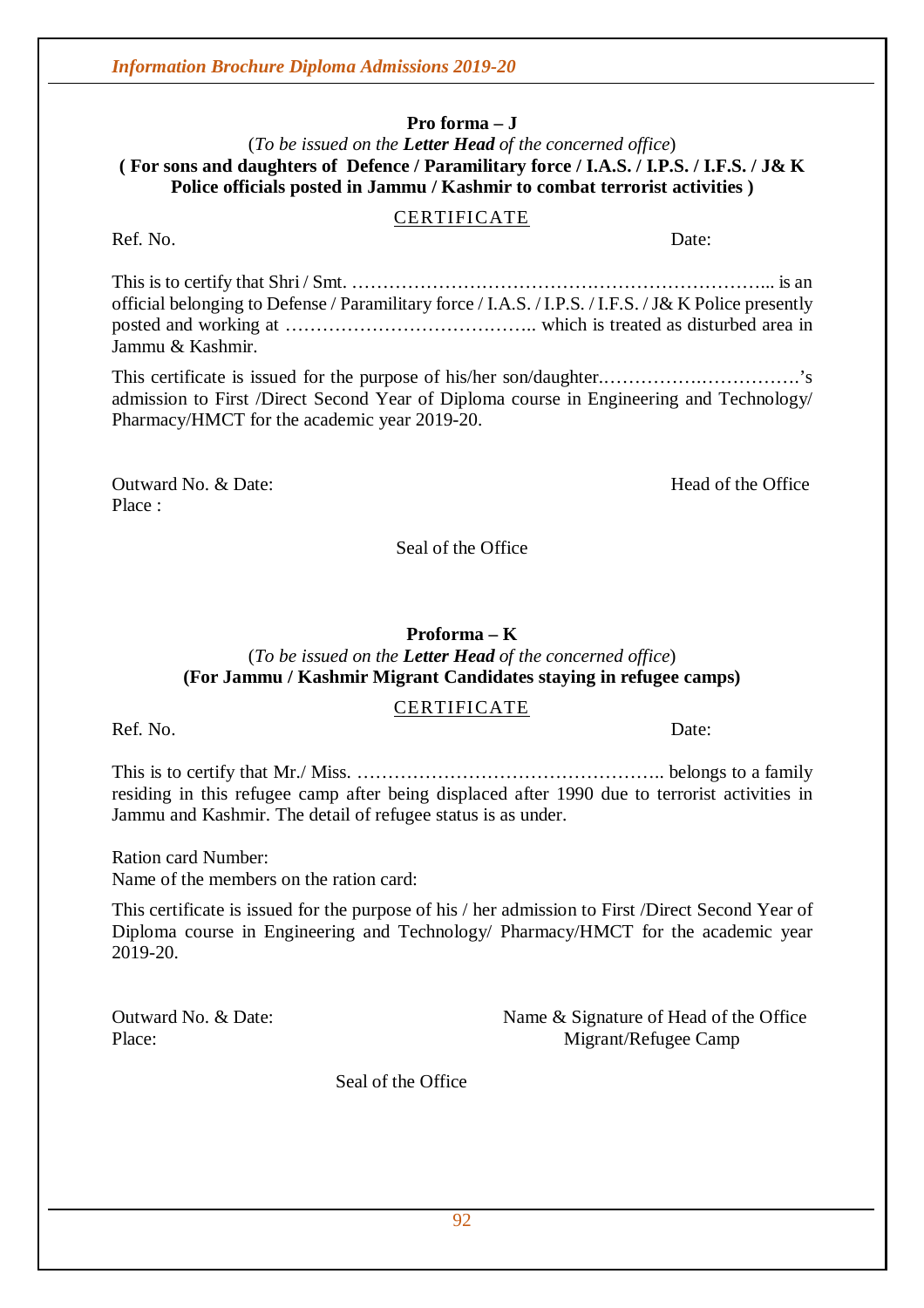#### **Pro forma – L**

#### (*To be issued on the Letter Head of the concerned office*) (For Refugees staying with relatives) **(Displaced Jammu / Kashmir Candidates staying with relatives / friends in India other than Migrant / Refugee camp)**

#### CERTIFICATE

Ref. No. Date:

This is to certify that Mr./Miss. …………………………………….. is a displaced person from Jammu & Kashmir after 1990 due to terrorist activities in Jammu and Kashmir. He/ She is staying with ……………………………………………………………...................................... (Name and complete address of the Person with whom the candidate is staying at present) ……………………………………………………………………………….. since past years. This certificate is issued for the purpose of his / her admission to First /Direct Second Year of

Diploma course in Engineering and Technology / Pharmacy/ HMCT for the academic year 2019-20.

Place :

Outward No. & Date : Name & Signature of District Collector

Seal of the Office

#### **Pro forma - N**

#### *(Candidate who has secured admission in any other institute shall produce certificate indicating his/ her original Leaving Certificate retained with the previous institute)*

This is to certify that Shri. / Ku. ……………………………………………………………….. (Full name of the Candidate) has admitted and studying in this institute ……………...….….. ………………………………………. (Name of the Institute) in………………...…………… Branch. His /her original leaving certificate is retained by this institute. A copy of leaving certificate is attested by this institute, is enclosed.

This certificate is issued for the purpose of his / her admission to First / Direct Second year Diploma course in Engineering / Technology / Pharmacy/ HMCT for the academic year 2019-20.

Date · Place :

Seal of the Institute/Office (Signature)

(Mandatory) Name & Designation of the Head of the Office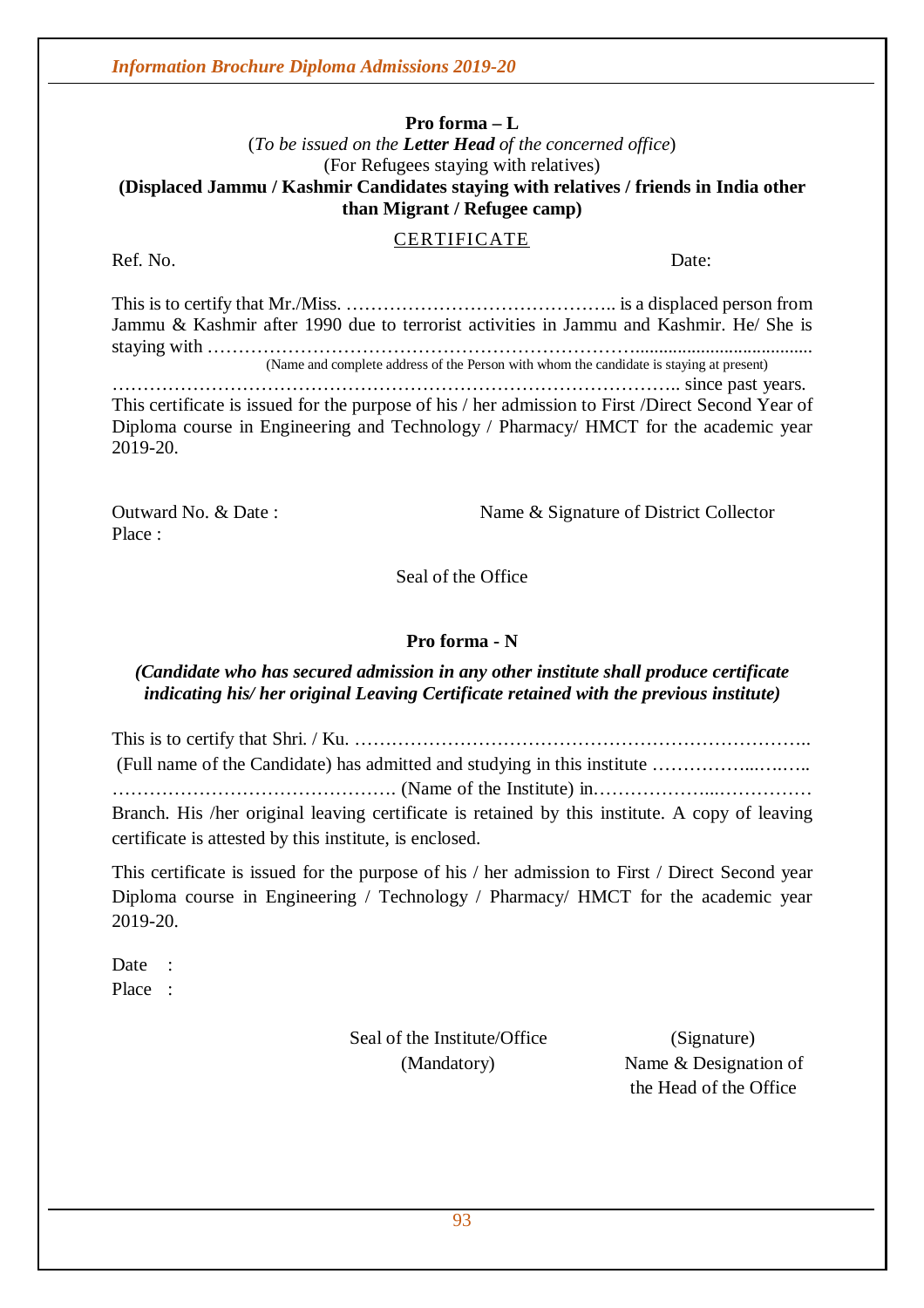# **Pro forma – O**

(For seats under Minority Quota)

#### MINORITY COMMUNITY STUDENT'S SELF DECLARATION

I, ……………………………… Son/Daughter/of ………..…………………..……………… Resident of (full address)……………………………………………………………………... ……………………………………………………………..…………….. hereby declare that

I belong to the Muslim / Sikh / Christian / Buddhist / Jain / Zoroastrian (Parsi)\* religious minority community

and / or

as my mother tongue is not mentioned in my leaving/Transfer certificate for deciding my candidature under linguistic minority status. I under take that my mother tongue is ……………………………….

I undertake to submit the relevant document supporting my claim for belonging to minority community as per Government Resolution minority department No. अविवि-2010/प्र. क्र. 109/10/कार्या-5, दिनांक 1.7.2013 at the time of admission to the admitted institute.

Date :……………… Signature of Candidate: ………….…… Place:……………… Name of Candidate: …………………..

(\*strike out whichever is not applicable)

| Minority Institute and Candidate Belonging to the Religious/ Linguistic Minority Category |                                       |                                                                       |  |  |
|-------------------------------------------------------------------------------------------|---------------------------------------|-----------------------------------------------------------------------|--|--|
| Sr.No                                                                                     | <b>Minority Institute Status</b>      | <b>Minority Candidates Who can apply for</b><br><b>Minority Quota</b> |  |  |
|                                                                                           |                                       | Linguistic Minority - Gujarathi                                       |  |  |
| $\mathbf{1}$                                                                              | Linguistic Minority - Gujarathi       | Linguistic Minority - Gujarathi(Jain)                                 |  |  |
|                                                                                           |                                       | Linguistic Minority - Gujarathi(Kutchhi)                              |  |  |
| $\overline{2}$                                                                            |                                       | Linguistic Minority - Gujarathi                                       |  |  |
|                                                                                           | Linguistic Minority - Gujarathi(Jain) | Linguistic Minority - Gujarathi(Jain)                                 |  |  |
| 3                                                                                         | Linguistic Minority -                 | Linguistic Minority - Gujarathi(Kutchhi)                              |  |  |
|                                                                                           | Gujarathi(Kutchhi)                    |                                                                       |  |  |
| $\overline{4}$                                                                            | Linguistic Minority - Hindi           | Linguistic Minority - Hindi                                           |  |  |
|                                                                                           |                                       | Linguistic Minority - Hindi(Bhojpuri)                                 |  |  |
| 5                                                                                         | Linguistic Minority - Kannada         | Linguistic Minority - Kannada                                         |  |  |
| 6                                                                                         | Linguistic Minority - Malyalam        | Linguistic Minority - Malyalam                                        |  |  |
| $\overline{7}$                                                                            | Linguistic Minority - Punjabi         | Linguistic Minority - Punjabi                                         |  |  |
| 8                                                                                         | Linguistic Minority - Sindhi          | Linguistic Minority - Sindhi                                          |  |  |
| 9                                                                                         | Linguistic Minority - Tamil           | Linguistic Minority - Tamil                                           |  |  |
| 10                                                                                        | Religious Minority - Buddhist         | Religious Minority - Buddhist                                         |  |  |
| 11                                                                                        |                                       | Religious Minority - Christian                                        |  |  |
|                                                                                           | Religious Minority - Christian        | Religious Minority - Christian (Roman                                 |  |  |
|                                                                                           |                                       | Catholics)                                                            |  |  |
| 12                                                                                        | Religious Minority - Jain             | Religious Minority - Jain                                             |  |  |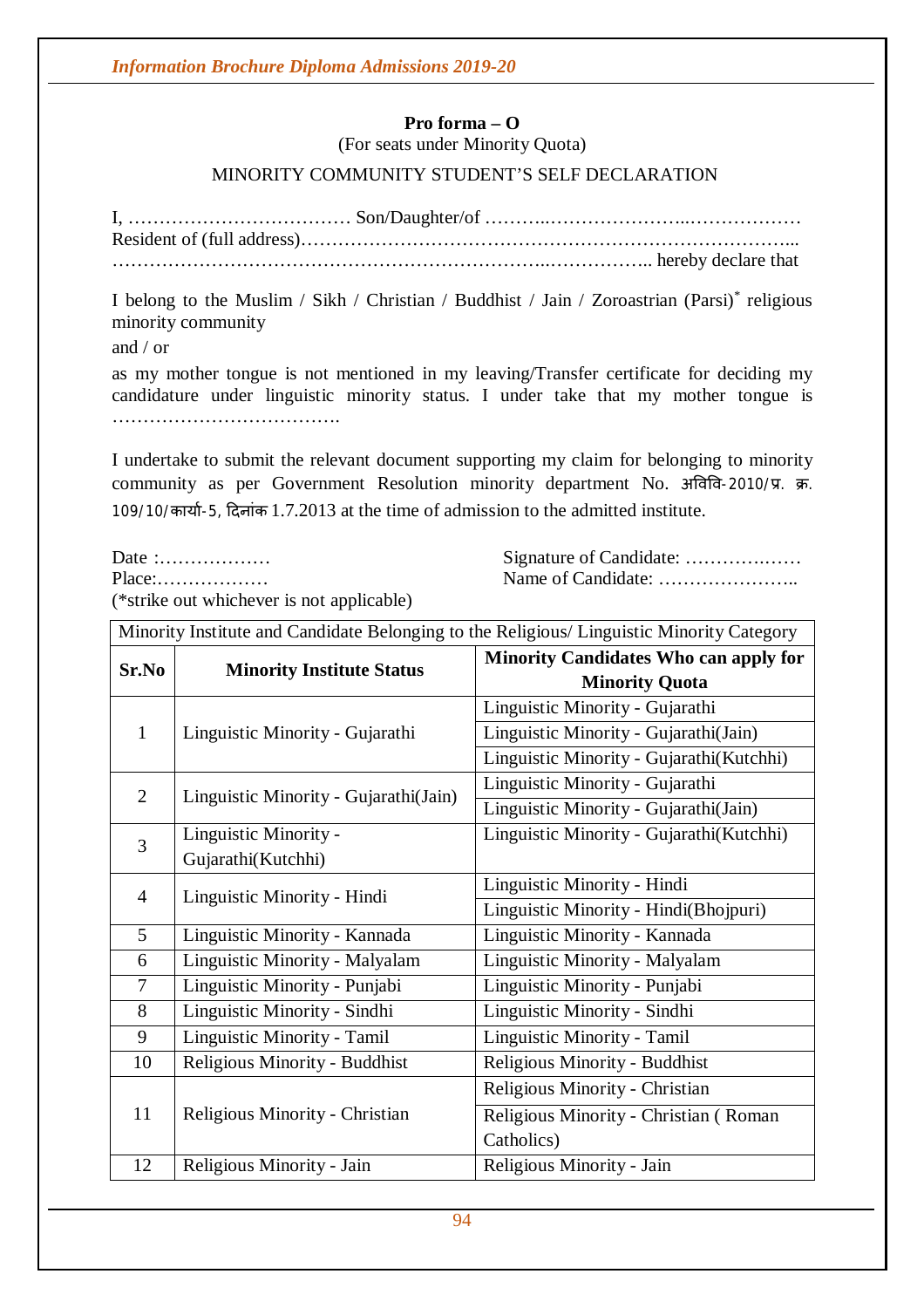| 13 | Religious Minority - Muslim            | Religious Minority - Muslim               |
|----|----------------------------------------|-------------------------------------------|
| 14 | Religious Minority - Roman             | Religious Minority - Christian (Roman     |
|    | Catholics                              | Catholics)                                |
| 15 | Religious Minority - Sikh              | Religious Minority - Sikh                 |
|    |                                        | Linguistic Minority - Gujarathi           |
| 16 | Religious Minority (Jain) &            | Linguistic Minority - Gujarathi(Jain)     |
|    | Linguistic Minority (Gujarathi)        | Linguistic Minority - Gujarathi(Kutchhi)  |
|    |                                        | Religious Minority - Jain                 |
| 17 | Religious Minority - Parsi             | Religious Minority - Parsi                |
| 18 | Religious Minority Muslim &            | Linguistic Minority – Urdu                |
|    | Linguistic Minority Urdu               | Religious Minority - Muslim               |
| 19 | Religious Minority - Zoroastrian       | Religious Minority - Zoroastrian          |
| 20 | Linguistic Minority - Gujar            | Linguistic Minority - Gujar               |
|    |                                        | Religious Minority - Parsi                |
| 21 | Religious Minority – Parsi / Gujarathi | Linguistic Minority - Gujarathi           |
|    |                                        | Linguistic Minority - Gujarathi(Jain)     |
|    |                                        | Linguistic Minority - Gujarathi (Kutchhi) |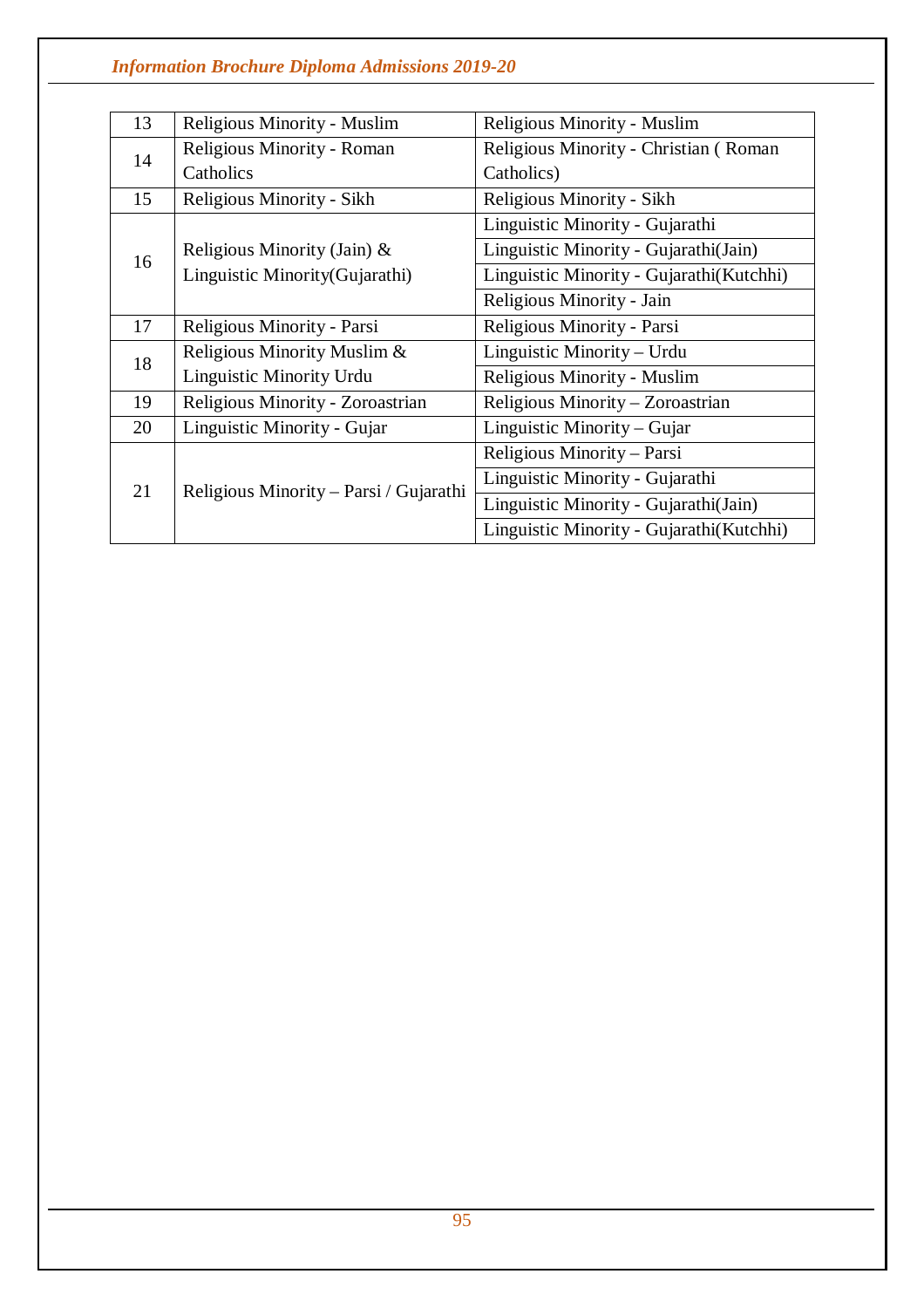#### **Pro forma-T**

This certificate shall be issued on letter head of institute

Ref. No. Date:

## **NO OBJECTION CERTIFICATE FROM PARENT INSTITUTE**

This is to Certify that Mr/Ms…………………………………………………….has passed I<sup>st</sup> Sem. & II<sup>nd</sup> Sem. / first year (full pass / with one ATKT) during year 20 - , Diploma in……………………………... He is seeking admission to Second Year (3 rd Semester) in ……………………………………………………….……………………../DTE……………. institute code through Change of Institute. I have No Objection if /she get Admission in that Institute.

Seal of institute Principal

#### This certificate shall be issued on letter head of institute

Ref. No. Date :

#### **NO OBJECTION CERTIFICATE FROM ADMITTING INSTITUTE**

This is to Certify that Mr/Ms………………………………………………..............has passed I<sup>st</sup> Sem. & II<sup>nd</sup> Sem. / first year (full pass / with one ATKT) during year 20 - , Diploma in………………….. from institute ………………………………………….……... He is seeking admission to Second Year (3 rd Semester) in course ………………………….…... We have no objection for his /her transfer to our institute. No of vacancies in ………………course are ………………………. excluding 10% additional seats for direct second year admission.

Seal of institute Principal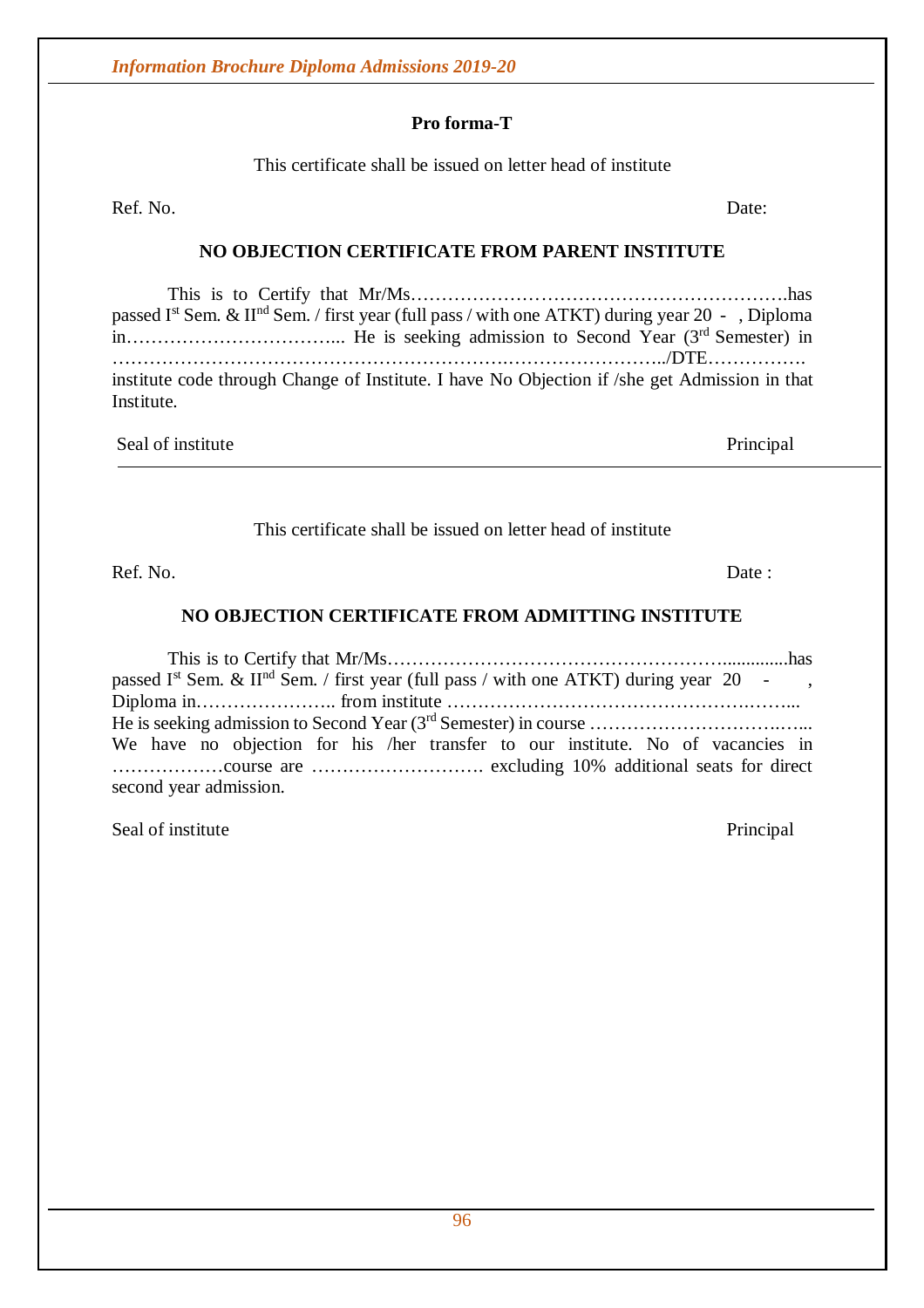# **APPLICATION FORMAT FOR ADMISSION BY TRANSFER**

| 1. Name of the Student (In Full)   |           |  |
|------------------------------------|-----------|--|
| 2. Address for Correspondence with | $\sim$ 1. |  |
| Pin Code and Telephone Number      |           |  |
| 3. Institute and Semester where    | $\bullet$ |  |
| <b>Currently Studying</b>          |           |  |

#### 4. Details of the Result of Last Exams

| <b>Branch</b> | Year/<br>Semester | Year of<br>Passing | Summer/<br>Winter | Full pass /pass<br>with one ATKT | Percentage |
|---------------|-------------------|--------------------|-------------------|----------------------------------|------------|
|               |                   |                    |                   |                                  |            |
|               |                   |                    |                   |                                  |            |
|               |                   |                    |                   |                                  |            |
|               |                   |                    |                   |                                  |            |

- 5. Institute where admission by transfer is sought: ………………………………………
- 6. Branch & Year /Semester in which admission: Branch……………………...…. Year/Semester…............. is sought.
- 7. Reason for asking the transfer of Institutes and Change of branch (if any):

…………………………………………………………………………………………

 $\mathcal{L}^{\text{max}}_{\text{max}}$ 

I the undersigned state that the information stated above is true to my knowledge and

belief. I am fully aware that transfer / change of institute / branch is not a right and if is upto the authority to decide my case on the basis of its merit.

Date : Signature of Student

Documents attached:

- 1. All Marksheets,
- 2. NOC's ,
- 3. 1<sup>st</sup> year Admission receipt,
- 4. Document related to reason for asking transfer etc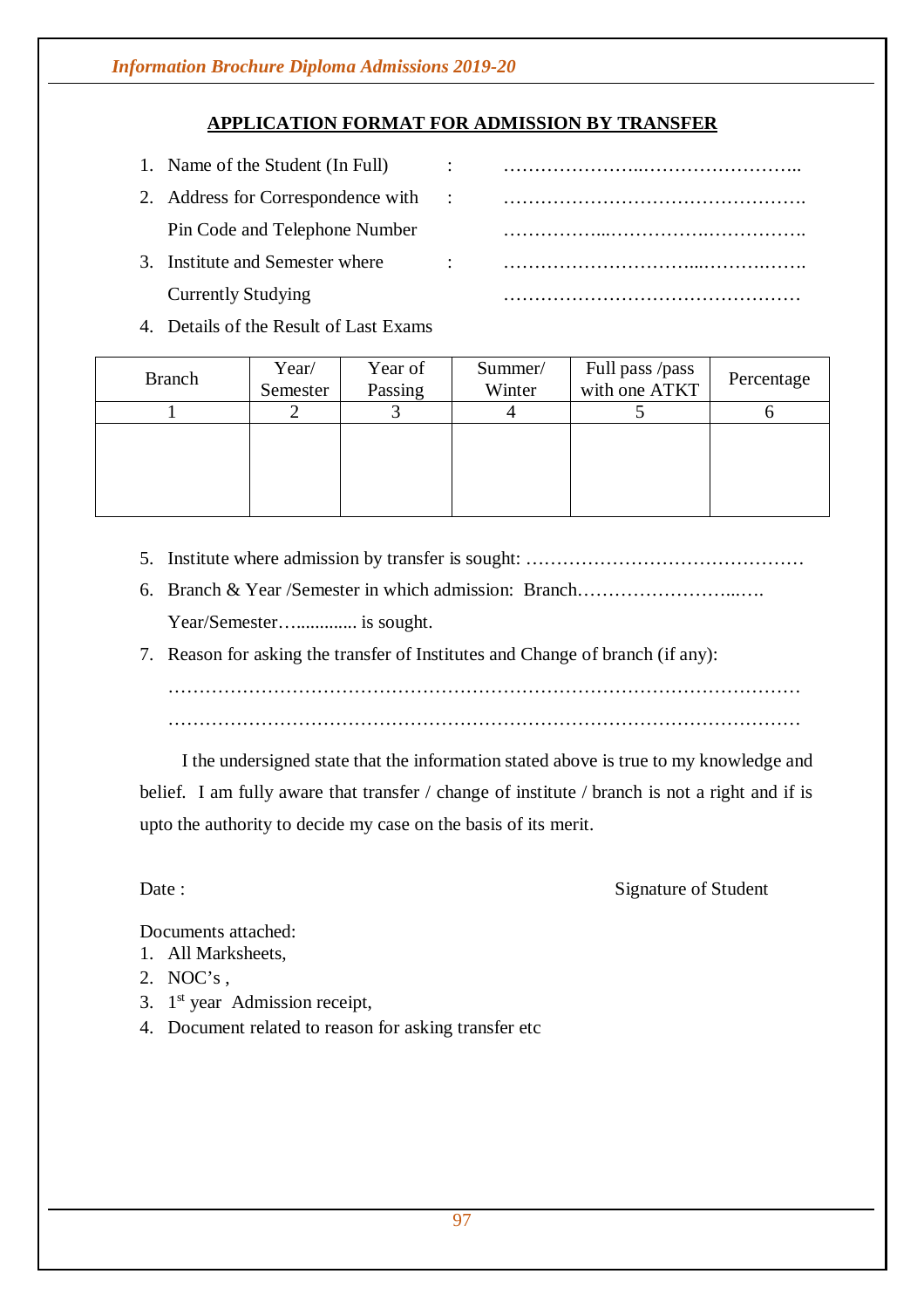#### **Pro forma – U**

(For candidate claiming seats reserved for Orphan Candidates)

महिला व बाल विकास विभाग, शासन निर्णय क्र. संकीर्ण -2013/ प्र.क्र. 109/ का-3, दिनांक 6 जून, 2016 आणि महिला व बाल विकास विभाग, शासन निर्णय शुध्दीपत्रकक्र.संकीर्ण -2013/प्र.क्र.109 /का-3, 09 मे, 2018

अनाथ प्रमाणपत्र

संके तांक Đमांक

नवीन फोटो

नाव

प्रमाणित : जिल्हा महिला व बाल विकास

अधिकाऱ्यामार्फत

# **बाल Ûयाय (मुलांचीकाळजी व संर¢ण) अͬधǓनयम, 2000 या अंतग[त बाल कãयाणाÍया संèथेत दाखल असलेãया ĤवेͧशतांसाठȤ ती "अनाथ"असãयाबाबतचा दाखला**

| जिल्हा या शासनमान्य स्वयंसेवी / शासकीय बालगृ हातत्या संस्थेतील प्रवेशित रजिस्टरमधील |
|-------------------------------------------------------------------------------------|
| नोंदणी क्रमांक नुसार दाखल झालेला  मुलगा / मुलगी अनाथ आहे.                           |
| संस्थेत दाखल होण्याची पार्श्वभूमी :- (वर्णन दयावे)                                  |
|                                                                                     |
|                                                                                     |

सदर अनाथ मुलास / मुलीस शासकीय / निमशासकीय / खाजगी शिक्षण / प्रशिक्षण संस्था, महाविदयालय , औदयोगिक प्रशिक्षण संस्था (ITI) कार्यालय इ. यामध्ये प्राधान्याने प्रवेश देण्यात यावे. तसेच सदर मुलास / मुलीस शासकीय / निमशासकीय / खाजगी कंपनी / व्यवसाय / कार्यालय या ठिकाणी नोकरीसाठी प्राधान्य दयावे.

- (1) त्याच्या आई वडिलांचा ठाव ठिकाणा सर्व मागांचा अवलंब करूनही अदयाप लागलेला नाही. किंवा लागण्याची शक्यता नाही. संबंधित प्रवेशित हा अनाथ असल्याचे प्रमाणित करीत आहे. तसेच त्याच्या जातीची माहिती नाही, असेही प्रमाणित करण्यात येत आहे.
- (2) त्याच्या (नांव व पत्ता) ………………………………………………………………………………………..या नातेवाईकाचा शोध लागलेला असून, त्याचे प्रवेशिताशी नाते ……………………… असे आहे. नातेवाईकाशी जात ……………………..असल्याने, प्रवेशितांची जात ……………………… असल्याचे प्रमाणित करण्यात येत आहे. तसेच संबंधित प्रवेशित हा अनाथ (आई वडील नसलेला) असल्याचे प्रमाणित करण्यात येत आहे. (क्र. (1) व (2) पैकी जे लागू नसेल ते खोडण्यात यावे.) त्याचे भविष्य उज्ज्वल व्हावे, ही शुभेच्छा.

(गोल ͧशÈका) èवा¢रȣ /-

विभागीय उपायुक्त, महिला व बाल विकास (संबंधित विभाग)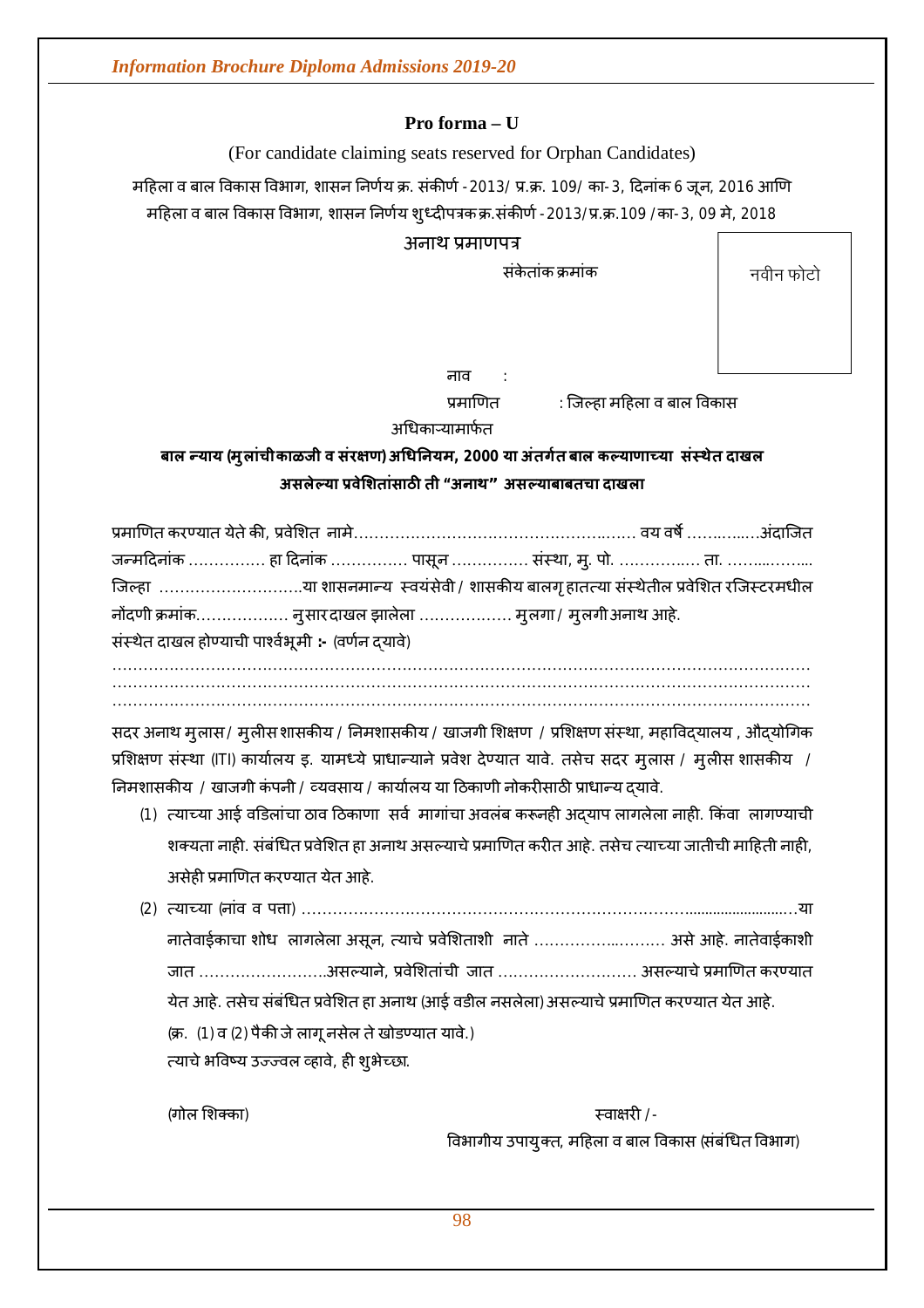**Pro forma – V**

(For candidate claiming seats reserved for Economically Weaker Section Candidates)

सामान्य प्रशासन विभाग, शासन निर्णय क्र.राआधो 4019/प्र.क्र.31/16-अ, दि . 12/02/2019 सोबतचे सहपत्र

परिशिष्ट - अ

# **महाराçĚ शासन**

# $3$ अधिकदृष्टया दुर्बल घटकाच्या पात्रतेसाठी प्रमाणपत्र

प्रमाणपत्र क्र.

**फोटो**

(सामान्य प्रशासन विभाग, शासन निर्णय क्र. राआधो 4019/प्र.क्र.31/16 अ, दिनांक 12 फेब्रुवारी, 2019 अन्वये आर्थिकदृष्टया दुर्बलघटकासाठी विहित केलेल्या 10% आरक्षणाचा लाभ घेण्यासाठी )

प्रमाणित करण्यात येते की, श्री/श्रीमती/कुमारी ------------------------ श्री/श्रीमती---------------------------- यांचा/यांची मुलगा/मुलगी गाव/शहर -----------तालुका ----------जिल्हा/विभाग --------------महाराष्ट्राचे रहिवासी आहेत. तो/ती ----------- जातीचे असून जात /पोटजात/ वर्ग चे असून त्याचा समावेश महाराष्ट्र राज्य लोकसेवा अनुसूचित जाती, अनुसूचित जमाती, निरधीसूचित जमाती (वि.जा.), भटक्या जमाती (भ.ज.), विशेष मागास प्रवर्ग (वि.मा.प्र) आणि इतर मागास प्रवर्ग (इ.मा.व) यांच्या साठी आरक्षण अधिनियम-2001 (सन 2004 चा महाराष्ट्र अधिनियम8) आणि महाराष्ट्र राज्य सामाजिक आणि शैक्षणिक मागास (एसईबीसी) वर्गाकरिता (राज्यातील शैक्षणिक संस्थांमधील जागांच्या प्रवेशाचे आणि राज्याच्या नियंत्रणाखालील लोकसेवांमधील नियुक्त्यांचे किंवा पदांचे) आरक्षण अधिनियम,2018 (सन 2018 चा महाराष्ट्र अधिनियम क्रमांक 62) मध्ये नमूद केलेल्या प्रवर्गातर्गत होत नाही.

महाराष्ट्र शासन, सामान्य प्रशासन विभागाचा शासन निर्णय क्र. राआधो 4019/प्र.क्र.31/16 अ, दिनांक 12 फेब्रुवारी 2019 अन्वये त्याच्या/तिच्या कुटुंबाचे स्त्रोतांचे एकत्रित वार्षिक उत्पन्न रु. ------------------/- असून, सदर उत्पन्न रु.8,00,000/- पेक्षा कमी आहे. त्यामुळेअसे प्रमाणित करण्यात येत आहे की, तो/ ती यांचा आर्थिकदृष्टया दुर्बलघटकामध्ये समावेश होतो.

Ǒठकाण: èवा¢रȣ : दिनाक: चार्व : काव : काव : काव : काव : काव : काव : काव पदनाम :

हे प्रमाणपत्र अर्जकत्यांने सादर केलेल्या खालील कागदपत्र/पुरावेयांच्या आधारावर निर्गमित करण्यात येत आहे.

- 1.
- $\mathcal{L}$
- 3.

टिप: सामान्य प्रशासन विभाग, शासन निर्णय क्र.राआधो 4019/प्र.क्र.31/16-अ, दि . 12/02/2019, नुसार आर्थिक दुर्बल घटकासाठीच्या आरक्षणाचा लाभ घेण्यासाठी पात्रता प्रमाणपत्र देण्यासाठी सक्षम प्राधिकारी म्हणून तहसिलदार यांना घोषित करण्यात आले आहे.